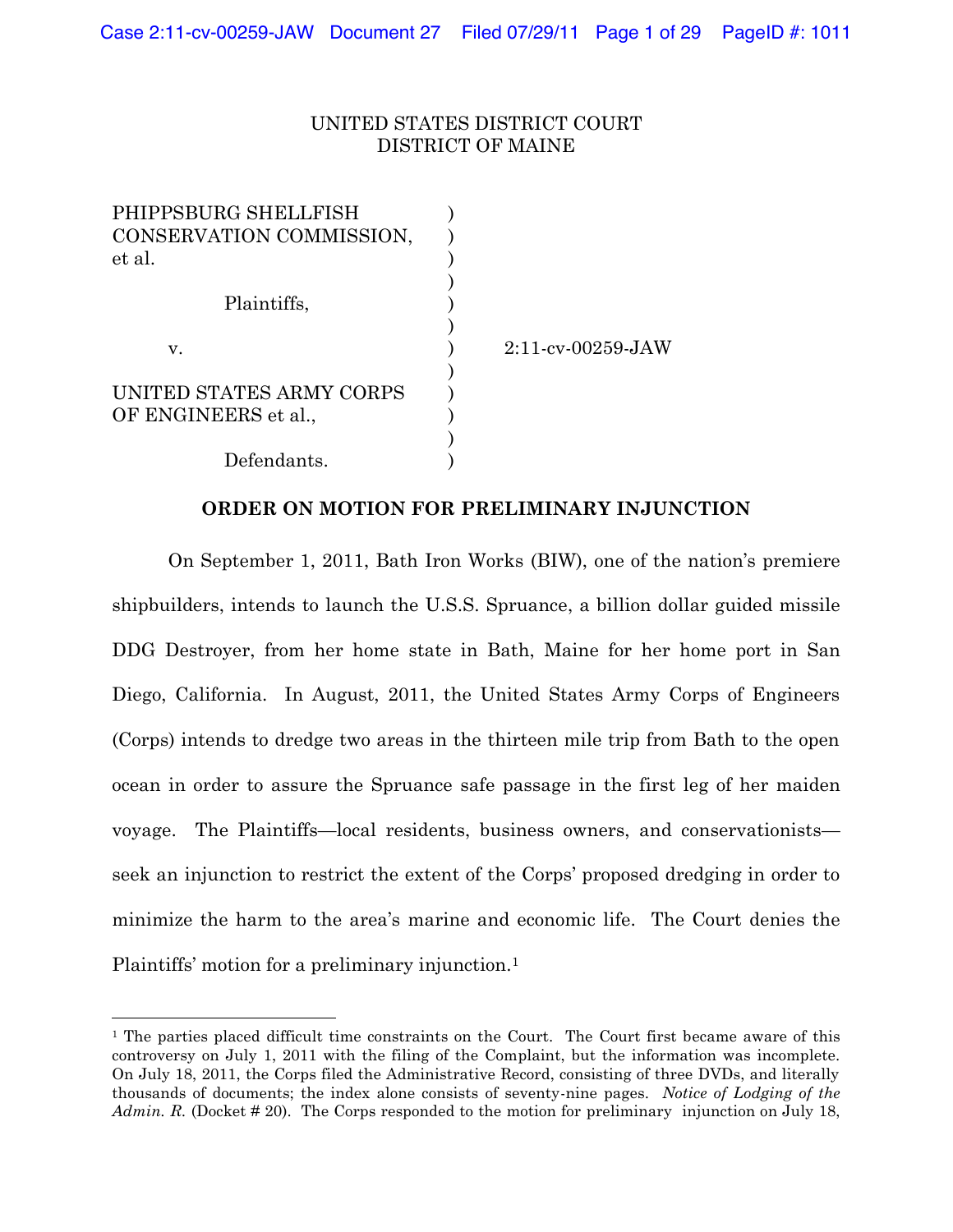### **I. STATEMENT OF FACTS**

#### **A. BIW, the U.S.S. Spruance, and August Dredging**

BIW is located in Bath, Maine thirteen miles up the Kennebec River from the open ocean. AR1:10. To reach the ocean from Bath, the Spruance must navigate the Kennebec through two potentially difficult stretches of water: Doubling Point and Popham Beach. AR1:6, 10-11. The entire 13 mile course from Bath through Popham Beach is denominated a Federal Navigation Project (FNP) and Congress has authorized a channel of 27' below Mean Lower Low Water (MLLW) and a width of 500·. AR1:10. Because the Kennebec, particularly at Doubling Point and Popham Beach, is subject to shoaling, in order to maintain the authorized depth and width of the FNP, the Corps must periodically perform dredging operations along the river. AR1:6, 12-13. Prompted by the concerns of the United States Navy about whether the channel of the Kennebec River in these two areas is deep and wide enough to permit the Spruance safe passage, the United States Army Corps of Engineers proposes to dredge these two areas beginning on August 1, 2011. AR1:10-11.

August is not the best time to dredge coastal rivers in Maine. It is when Maine is most vibrant economically and most fertile ecologically. AR1:75-81. Each August, the state experiences a seasonal migration of visitors, who are a vital part

!!!!!!!!!!!!!!!!!!!!!!!!!!!!!!!!!!!!!!!!!!!!!!!!!!!!!!!!!!!!!!!!!!!!!!!!!!!!!!!!!!!!!!!!!!!!!!!!!!!!!!!!!!!!!!!!!!!!!!!!!!!!!!!!!!!!!!!!!!!!!!!!!!!!!!!!!!!!!!!!!!!!!!!!!!!!!!!!!!!!!!!!!!

<sup>2011</sup> and BIW filed a memorandum on July 19, 2011. The Plaintiffs replied on July 20, 2011. The Plaintiffs requested a non-testimonial hearing, which was held on July 25, 2011. At the end of the hearing, the parties confirmed that they would appreciate a ruling before Monday, August 1, 2011, which gave the Court only four full days among other judicial duties to issue an opinion. The Court has done its level best, but the parties should appreciate "the temporal constraints under which the district court labored" in arriving at this decision.  $Bl(a)ck$  Tea Soc'y v. City of Boston, 378 F.3d 8, 15 (1st Cir. 2004).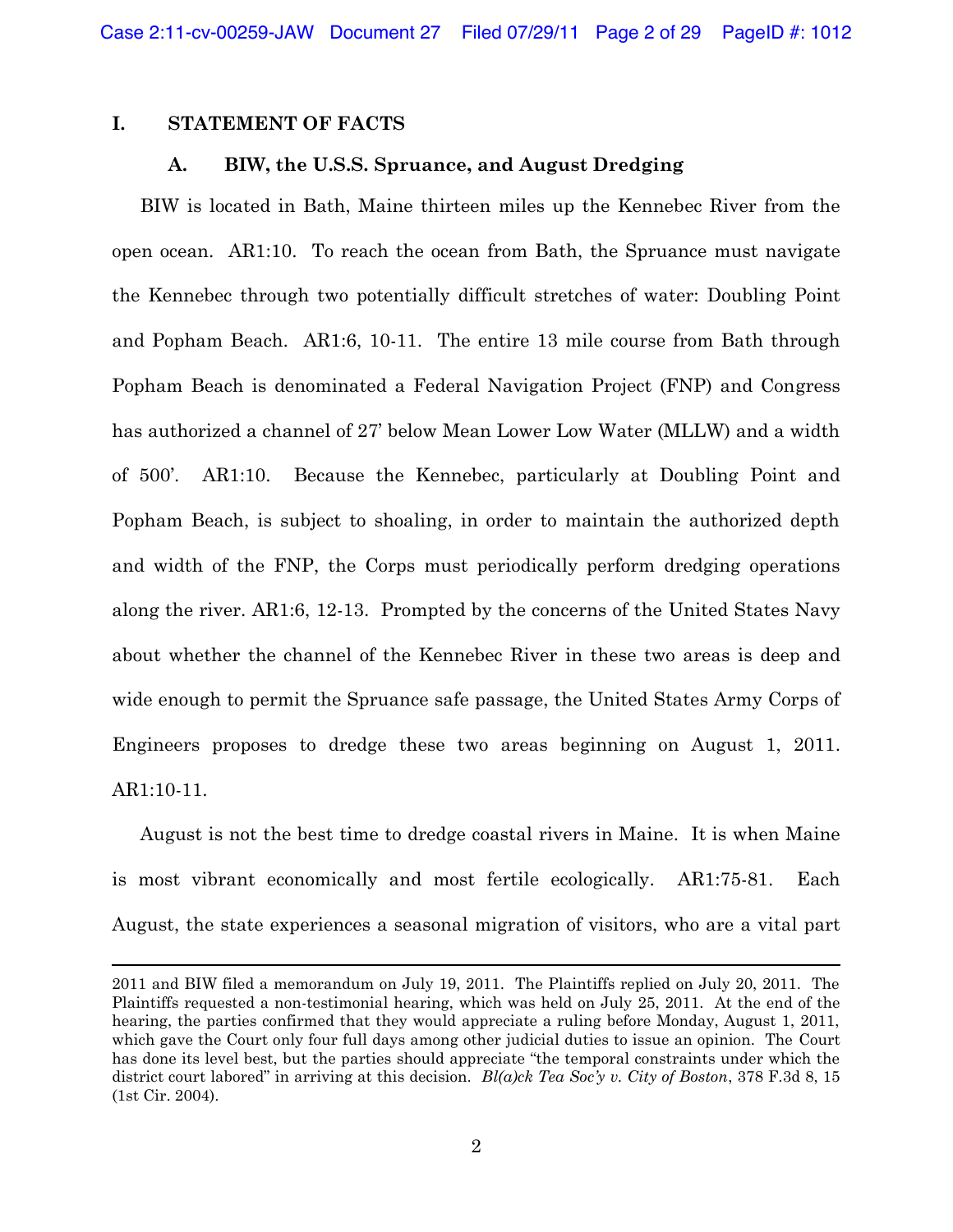of the Maine economy, and for certain types of marine life, August is a critical month. *Id.* The people who live and work around this thirteen mile stretch of the Kennebec are anxious about the impact the Corps' dredging will have on them and on marine life. *Id.* Plaintiffs have filed suit to limit the proposed dredging to what, in their view, is essential to allow the Spruance to successfully leave Bath. *Am. Compl.* for Inj. and Decl. Relief | 3-4 (Docket # 18) (*Am. Compl.*). After the Plaintiffs filed suit against the Corps, BIW was permitted to act as an intervenor. *Order Granting Without Objection Mot. to Intervene* (Docket # 12). In filing suit, the Plaintiffs stress they do not seek to prevent the Spruance from setting sail or seek to interfere with its navigation of the Kennebec; they only wish to diminish the harm that they predict extensive August dredging will cause and that will remain long after the Spruance leaves. Am. Compl. 1 3-4.

They have reason. Although Congress authorized dredging in the Kennebec in 1940 and the Corps has dredged the river twenty-one times since then, the time of year when dredging may occur has been restricted for decades. AR1:6, 12-13 In 1989, the Maine Department of Environmental Protection (MDEP) allowed dredging of the Kennebec only between September 10 and October 10 or November 1 and April 30 of each year. *Am. Compl.* ¶ 34. In 1997, the MDEP further restricted dredging until after November 15 of each year to protect the shortnose sturgeon. *Id.* ¶ 35. Then in 2002, the MDEP issued a permit, which remains effective and which limited the permissible hopper dredging to the period between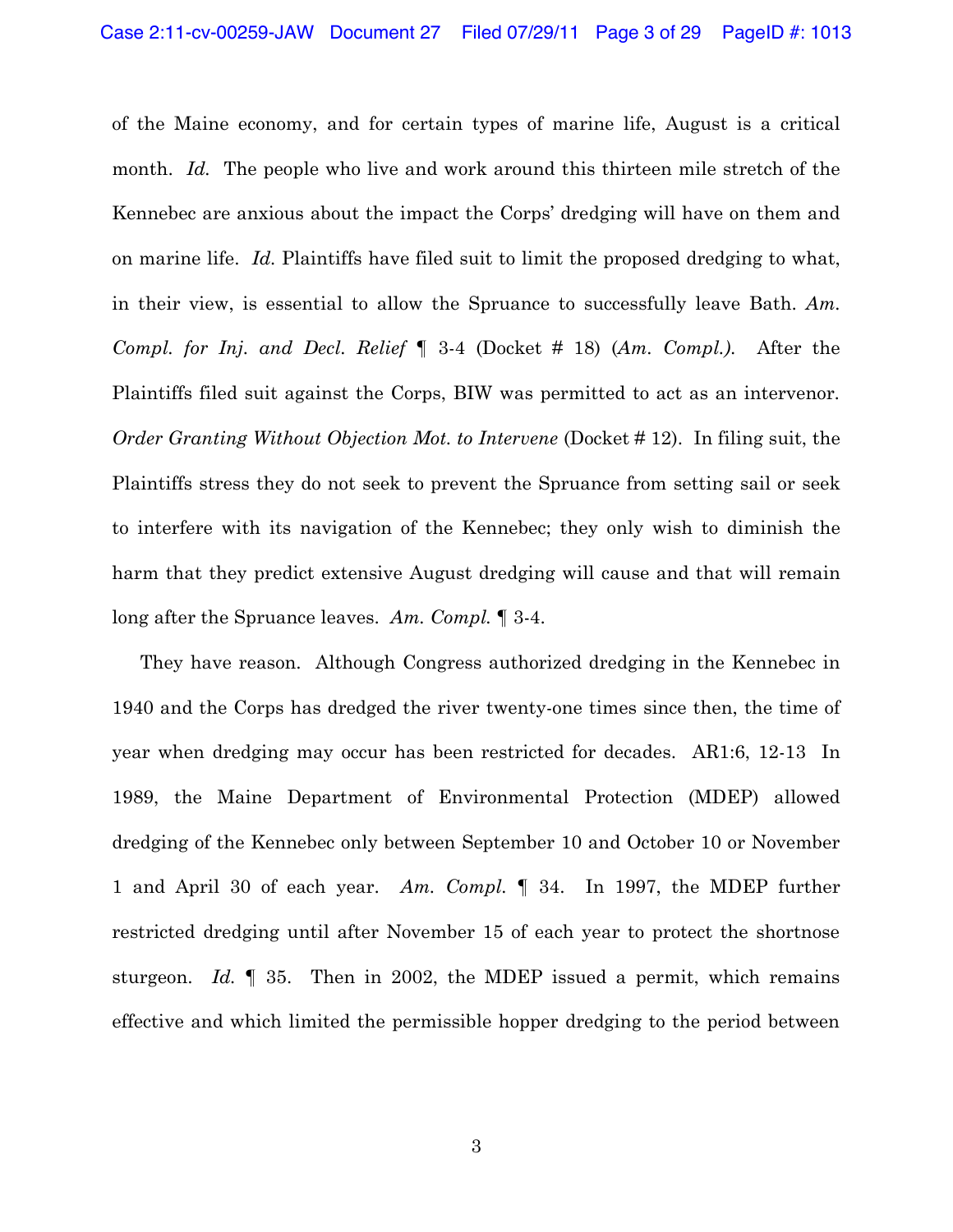December 1 and March 15 and long term mechanical dredging from between November 1 and April 1. *Id.* 1 37-38.

While acknowledging that the period between late fall and early spring would be preferable, the Corps contends it is faced with an emergency that necessitates action this August. It explains that on November 23, 2010, the United States Navy informed the Corps that shoaling had hindered the transit of the U.S.S. Jason Dunham, requiring the vessel to transit outside the navigation channel, an act that the Navy described as an "extraordinary maneuver" and the Navy requested the Corps to clear the channel. AR1:218. In December 2010 and February 2011, the Corps surveyed both Doubling Point and Popham Beach and determined that shoaling had occurred in both areas.  $AR1:13-14$ . In February 2011, BIW conducted sea trials of the Spruance and navigated the vessel outside the federal channel. *Id.*  May surveys confirmed that shoaling persisted at both Doubling Point and Popham Beach.  $AR1:108-09$ . The Corps concluded that the Spruance could not safely transit these areas on September 1, 2011 and applied for a dredging permit.

### **B. The Statutory Backdrop**

The Plaintiffs pose two legal challenges to the Corps' proposed dredging: 1) alleged violations of the Clean Water Act (CWA); and, 2) alleged violations of the National Environmental Policy Act (NEPA). *Am. Compl.* ¶ 2.

#### **1. CWA**

The CWA prohibits "the discharge of any pollutant by any person," except "in compliance with law." 33 U.S.C.  $\S$  1311(a)  $(\S$  301(a)). To discharge dredged material, the CWA requires a person to obtain a permit from the Corps, 33 U.S.C. §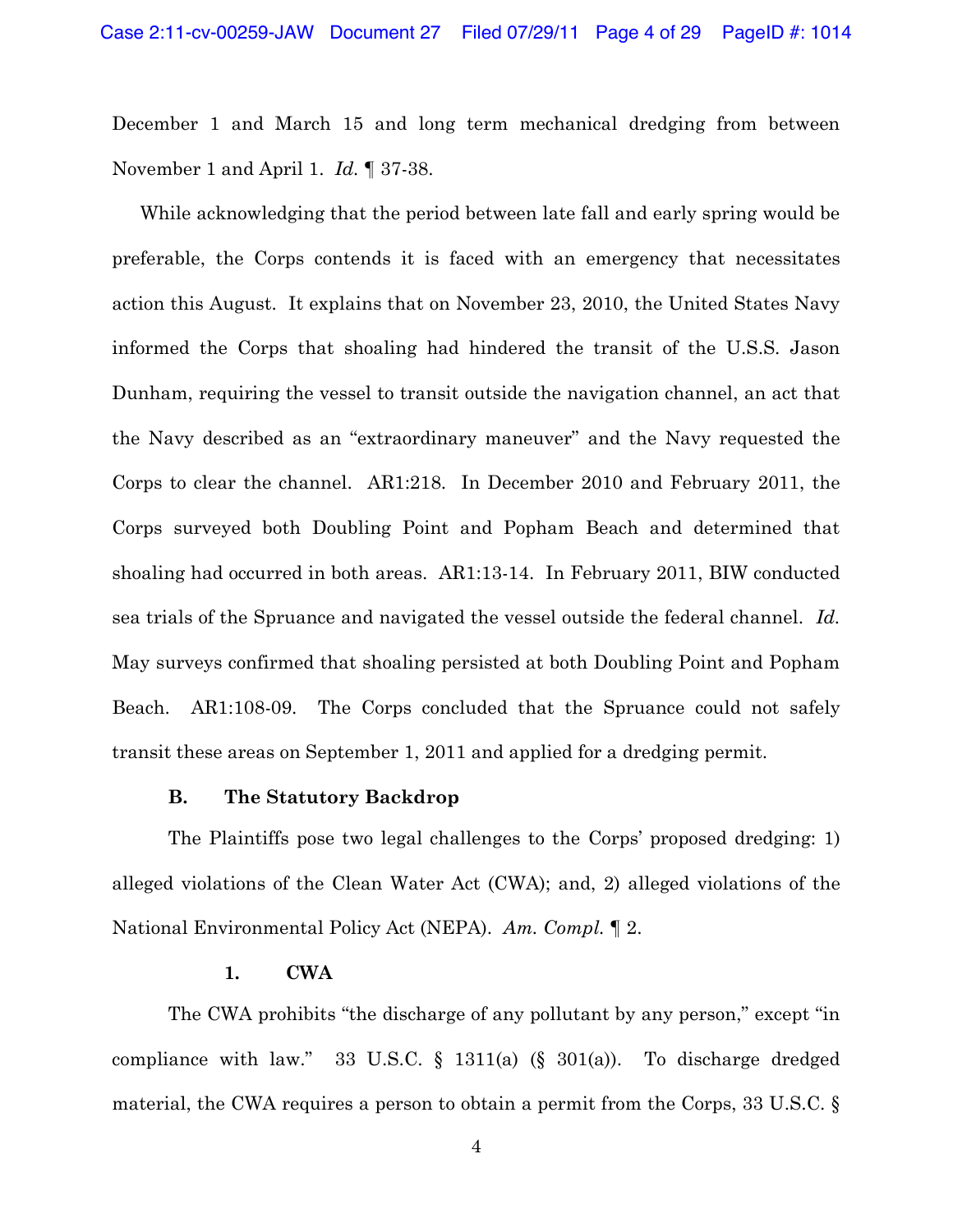1344 ( $\S$  404); however, when the Corps is the entity seeking to discharge dredged material into disposal sites, "the agency does not issue a permit to itself." *Def.*'s *Mem. in Opp'n to Mot. for Prelim. Inj.* at 2 (Docket # 21) (*Corps' Opp'n*). Instead, "the Corps authorizes its own discharges of dredged or fill material by applying all applicable substantive legal requirements, including public notice, opportunity for public hearing, and application of the section  $404(b)(1)$  guidelines." 33 C.F.R. § 336.1(a). In general, the  $\S$  404(b)(1) guidelines mandate that "no discharge of dredged or fill material shall be permitted if there is a practicable alternative to the proposed discharge which would have less adverse impact on the aquatic ecosystem, so long as the alternative does not have other significant adverse environmental consequences."  $40$  C.F.R. §  $230.10(a)$ . "Practicable" is defined as "available and capable of being done after taking into consideration cost, existing technology, and logistics in light of overall project purposes." 40 C.F.R. § 230.10(a)(2). In addition, the CWA "requires the Corps to seek state water quality certification for discharges of dredged or fill material into waters of the United States." 33 C.F.R.  $\S 336.1(a)(1)$ .

### **2. NEPA**

The NEPA "is our basic national charter for protection of the environment." *United States v. Coalition for Buzzards Bay*, Nos. 10-1664, 10-1668, 2011 U.S. App. LEXIS 9927, \*9 (1st Cir. May 17, 2011) (quoting 40 C.F.R. § 1500.1(a)).Under NEPA, before approving a proposed dredge and fill project, the Corps must determine whether the action will "significantly affect<sup>[]</sup> the quality of the human environment."  $42$  U.S.C.  $\frac{24332}{C}$ . To do so, the "responsible official" must make a detailed statement "on (i) the environmental impact of the proposed action, (ii) any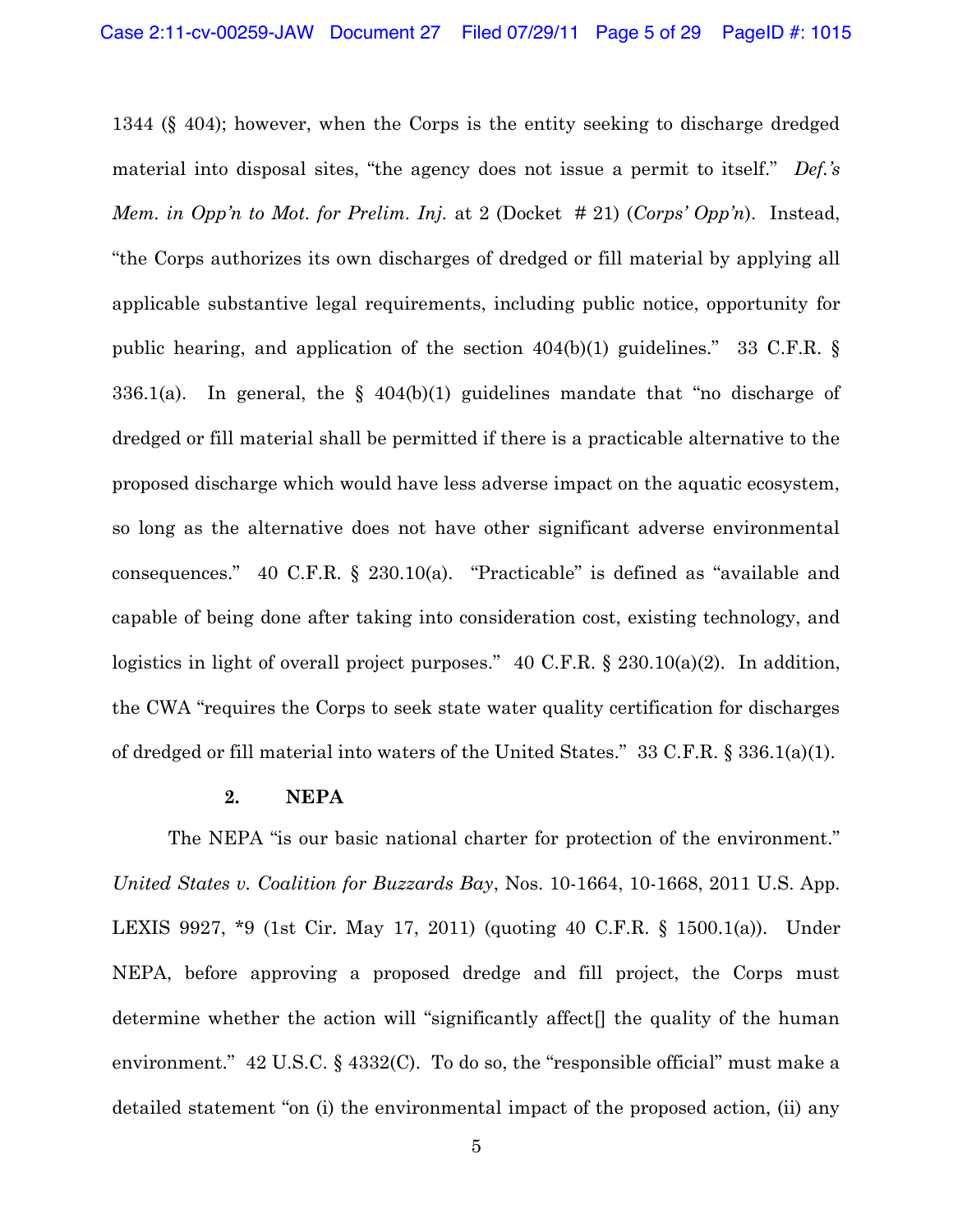adverse environmental effects which cannot be avoided should the proposal be implemented, (iii) alternatives to the proposed action, and (iv) the relationship between local short-term uses of man's environment and the maintenance and enhancement of long-term productivity, and (v) any irreversible and irretrievable commitments of resources which would be involved in the proposed action should it be implemented." 42 U.S.C. §  $4332(C)(i-v)$ . NEPA requires federal agencies to "study, develop, and describe appropriate alternatives to recommended courses of action in any proposal which involves unresolved conflicts concerning alternative uses of available resources."  $42$  U.S.C. §  $4332(2)(E)$ . The Supreme Court has held that NEPA mandates that the Corps take a "hard look' at the environmental consequences" of a proposed project. *Kleppe v. Sierra Club*, 427 U.S. 390, 410 n.21 (1976).

### **C. The Environmental Assessment and § 401 Certification**

Here, the Corps prepared an Environmental Assessment (EA) rather than a more elaborate Environmental Impact Statement (EIS) and made a finding of no significant impact  $(FONSI).<sup>2</sup> AR1:1-106.$  On February 24, 2011, the Maine Department of Marine Resources held a public hearing which the Corps attended. AR1:112. On March 1, 2011, the Corps issued a Public Notice for an emergency outof-season (August) maintenance and advanced maintenance dredging of the FNP in the Kennebec River, solicited public comment, and responded to seven letters.

!!!!!!!!!!!!!!!!!!!!!!!!!!!!!!!!!!!!!!!!!!!!!!!!!!!!!!!!!!

<sup>&</sup>lt;sup>2</sup> The Plaintiffs do not challenge the Corps' decision not to prepare a more elaborate EIS. See *Coalition on Sensible Transp. v. Dole*, 826 F.2d 60, 66-67 (1st Cir. 1987) (listing the factors under which a court examines a decision not to prepare an EIS); *Northwest Bypass Group v. United States Army Corps of Eng'rs, 470 F. Supp. 2d 30, 61-62 (D.N.H. 2007).*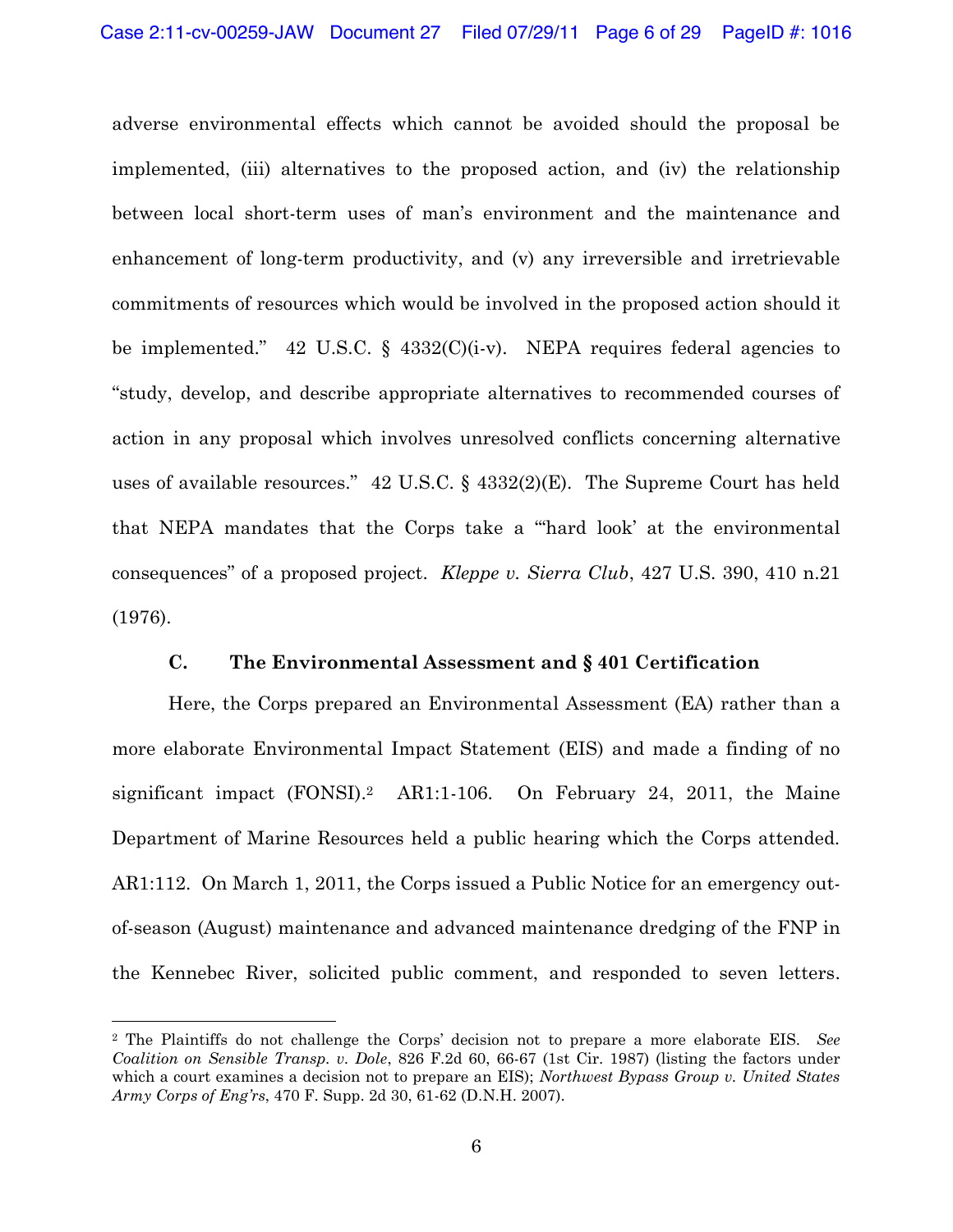AR1:75-81. On March 2, 2011, the Corps re-initiated a  $\S$  7(c) consultation process with the National Marine Fisheries Service (NMFS) under the Endangered Species Act for the shortnose sturgeon and Atlantic salmon. AR1:335-37. The Corps also applied to the state of Maine for a new § 401 water quality certification. *See*  AR3:1179.

### **D.** The Plaintiffs' Position

The Plaintiffs have stressed throughout this process that they "do not oppose" any and all dredging in August." Pls.' Am. Mot. for Prelim. Inj. at 2 (Docket # 7) (*Pls.' Mot.*). They "fully support the Corps' and Navy's goal to enable safe transit of the USS Spruance this September." *Id.* Plaintiffs' main complaint against the Corps' proposed August dredging is that it is too extensive and the more substantial dredging should be done in the winter. The Plaintiffs' argument, thus, starts with the two premises: 1) that dredging during the winter months is preferable because it minimizes the impact on the Maine environment and economy; and 2) that given the enhanced harm from August dredging, its scope must be limited to what is necessary to allow safe passage for the Spruance in September. They contend that regarding the proposed dredging at Doubling Point, the Corps should be satisfied with a maintenance depth of 29 and not seek advanced maintenance dredging of  $32'$ and that regarding the proposed dredging at Popham Beach, there is currently a lane of travel sufficient to permit safe passage and no dredging should be allowed at all. *Id.* at 4-5. They also raise specific objections about the adequacy and legality of the process the Corps used in complying with NEPA and the CWA. *Id.* at 3-13. Turning to the classic criteria for the issuance of injunctive relief, the Plaintiffs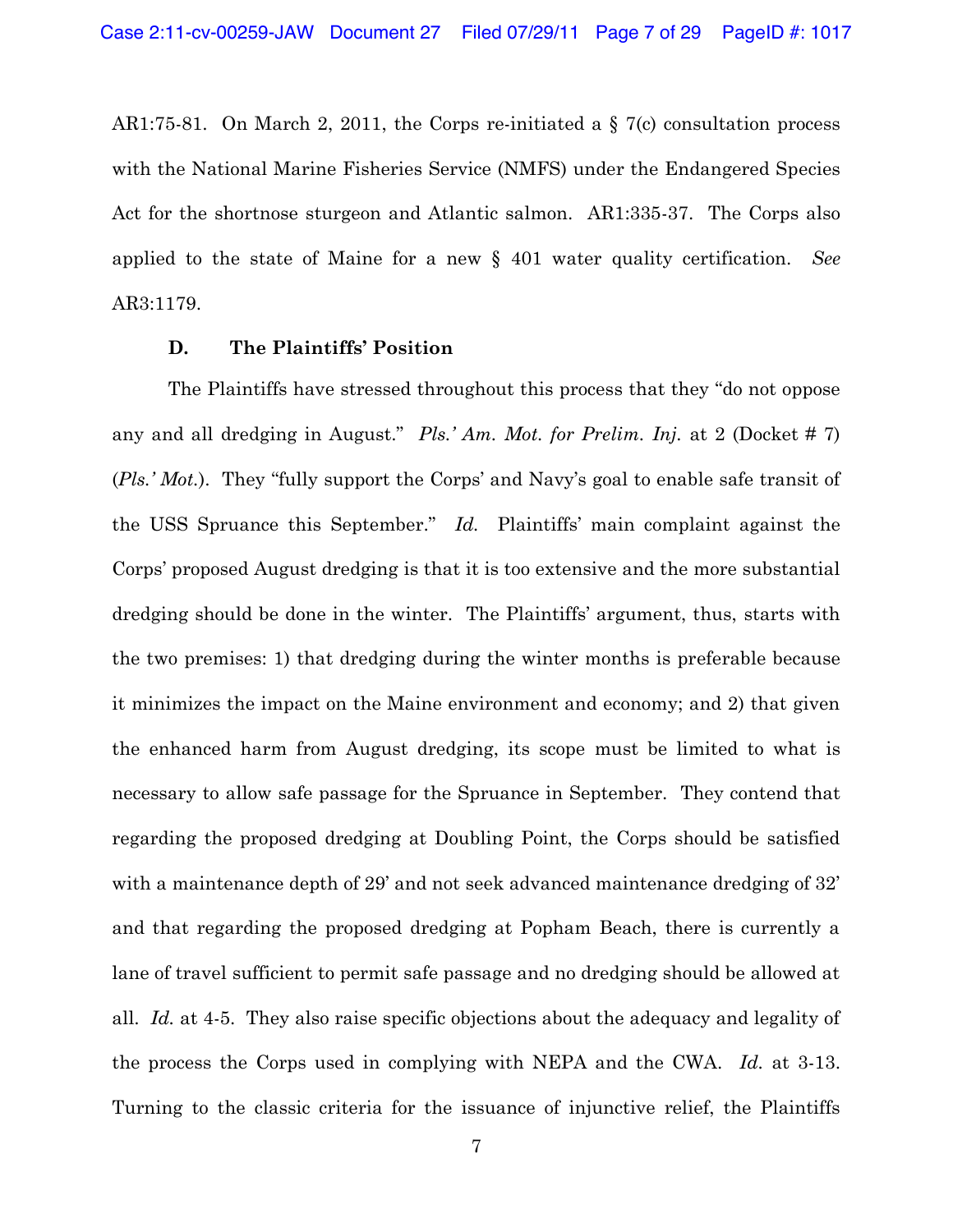address the likelihood of success on the merits, irreparable harm, balancing of the harms, and the public interest. *Id.* at 3-20.

### **1. Likelihood of Success on the Merits**

#### **a. No Action At Popham Beach**

The Plaintiffs contend that the Corps "dismissed the no action alternative [at] Popham Beach due solely to the Navy's navigational concerns at Doubling Point" and failed to "separately consider a no dredge alternative at Popham Beach." Id. at 5. They say the Corps focused only on Doubling Point and neglected to consider that there is no current barrier to navigation at Popham Beach. *Id.* at 6.

## **b. Minimal Summertime Dredging and Alternative Dredging Methods and Disposal Sites**

Next, the Plaintiffs say that the Corps "failed to consider a minimal dredge solution, either at [Doubling Point] or [Popham Beach]," "less impactful dredging methods, including mechanical clamshell bucket, and alternative disposal sites, including upland and offshore disposal." *Id.* at 7, 9.

### **c. CWA Violation**

The Plaintiffs claim that by failing to consider anything other than "full scale" summertime dredging and overdredging," the Corps' proposed dredging violates the CWA's "less environmentally damaging practicable alternative" (LEDPA) standard under 40 C.F.R. § 230.10(a). *Id.* at 12.

### **2. Irreparable Harm**

The Plaintiffs describe the nature of the irreparable harm from the more extensive August dredging as both procedural and substantive. *Id.* at 13. The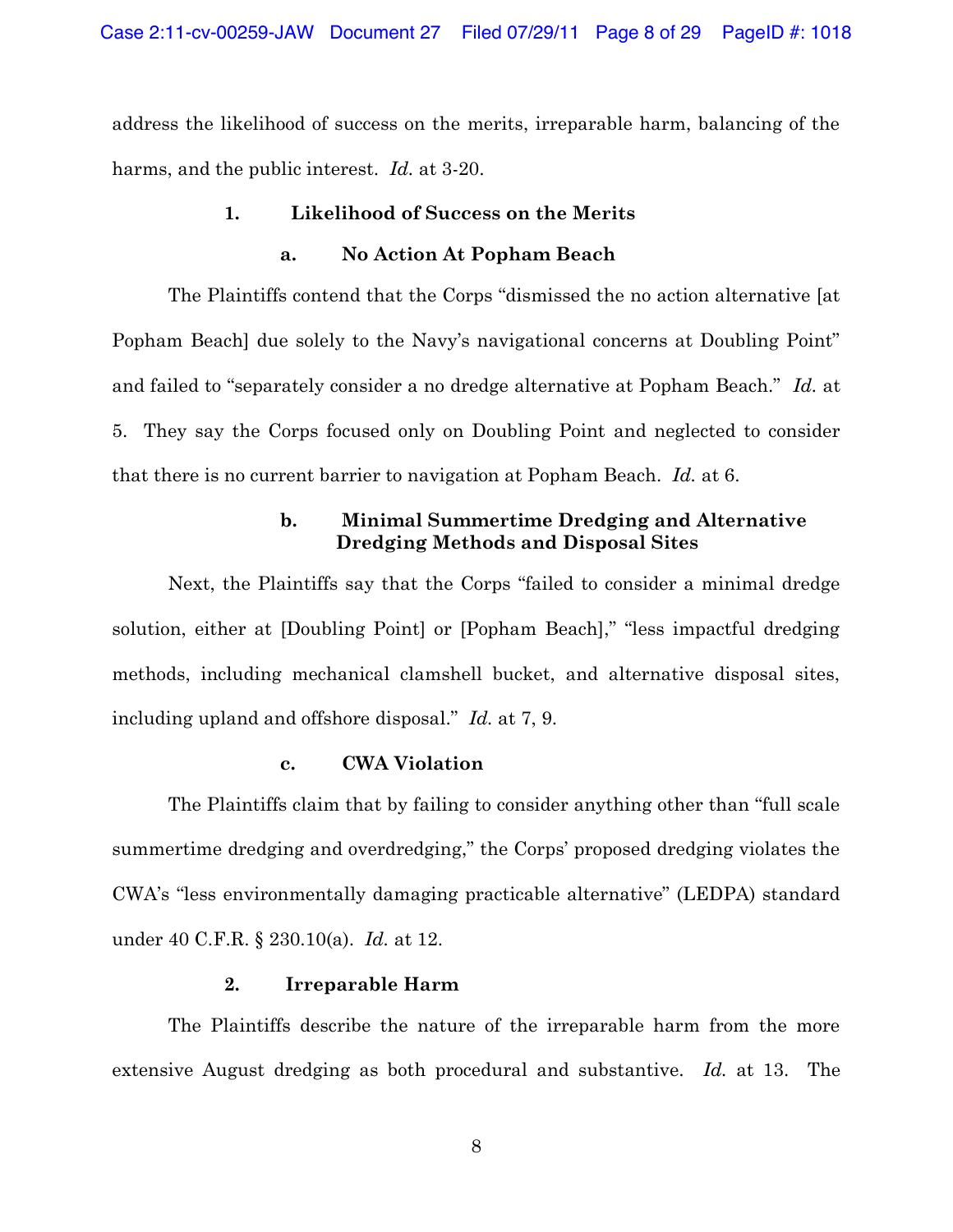Plaintiffs say that the procedural harms include 1) basing the Corps review on "a limited range of alternatives—full scale dredging and overdredging—that have the greatest environmental impacts," 2) once dredging begins, the Corps will not have the "time to correct the procedural violation under the CWA, and thus, as with NEPA, without an injunction the opportunity to cure the violation will be lost." Id. at 14-15. According to the Plaintiffs, the substantive harms include the failure to comply with the LEDPA standard and the irreparable harm to the environment and the Plaintiffs that will occur from excessive dredging. *Id.* at 14-15.

#### **3. Balancing the Equities**

The Plaintiffs say that neither the U.S. Navy nor the Corps will suffer any harm by more extensive dredging in the wintertime. *Id.* at 18. They point out that they accede to some dredging to allow the Spruance to transit the Kennebec, so the Corps cannot properly assert that the additional proposed dredging is necessary to meet an emergency. *Id.* They also say that the use of the Seguin dump site instead of Jackknife Ledge would have no impact on the Corps. *Id.* To the extent the Corps argues that the Plaintiffs' approach would cost additional money or would cause timing problems, the Plaintiffs respond that the crisis is one of the Corps' own making. *Id.* at 18-19.

### **4. Public Interest**

Having structured their request to avoid interfering with the Spruance's transit, the Plaintiffs assert that the public interest strongly favors a more restrictive August dredging since it causes environmental and economic harm that

9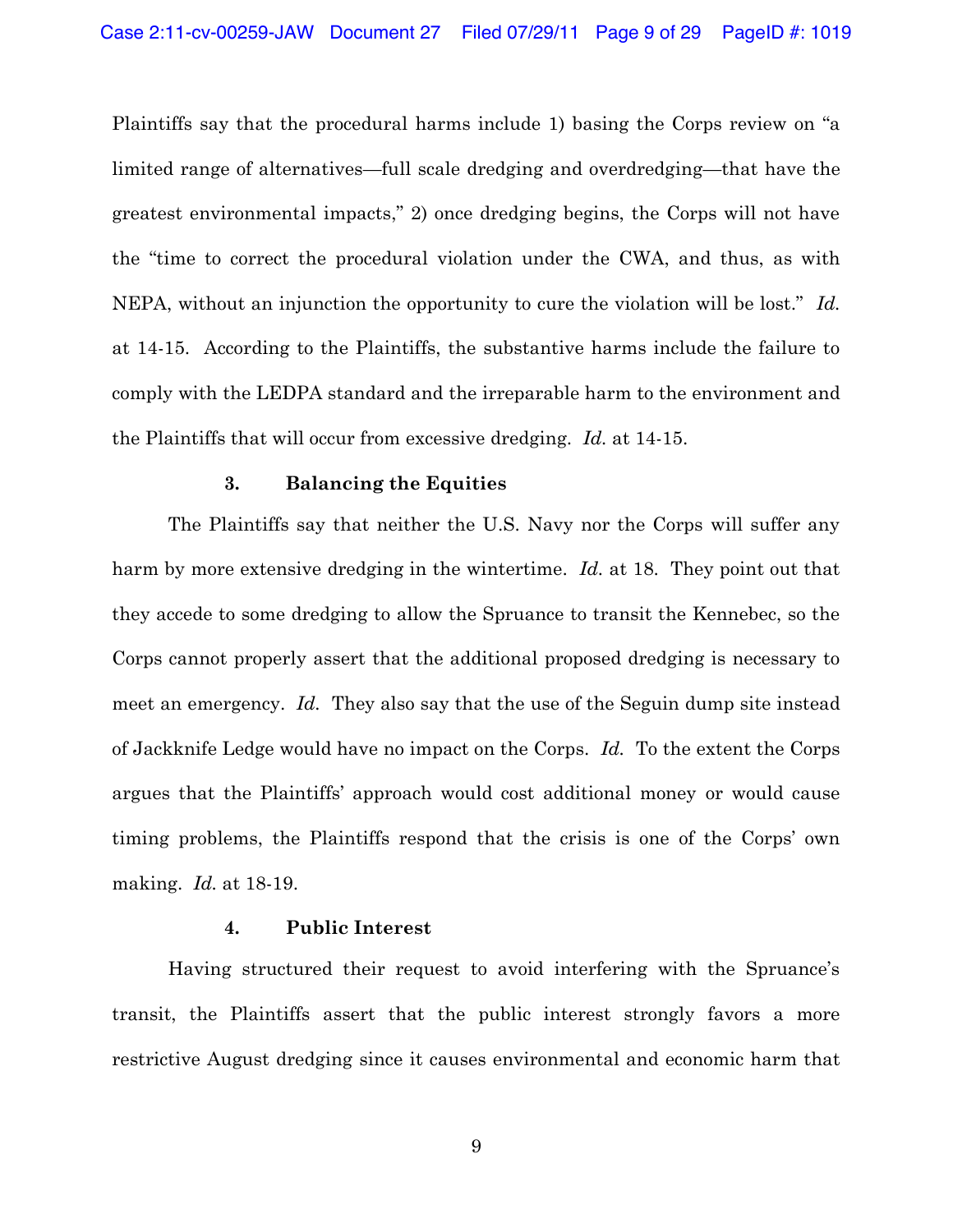would be avoided if advance maintenance dredging took place in the winter. *Id.* at 20.

### **E.** The Corps' Response

### **1. The Articulated Purpose of the Project**

The Corps notes that a court must uphold an agency action unless the action is "arbitrary, capricious, an abuse of discretion, or otherwise not in accordance with the law." Corp's Opp'n. at 10 (citing 5 U.S.C.  $\S$  706(2)(A)). The Corps points out that it defined the dredging project to meet not only the Navy's concerns about the Spruance, but also "to maintain the Kennebec River FNP to allow safe navigation of the lower Kennebec River consistent with the levels of navigation Congress intended in authorizing the FNP."  $Id$ , at 11 (citing EA at AR1:10). In view of the broader purpose of the August dredging, the Corps says the Plaintiffs have "wrongfully narrowed the purpose of the proposed activity to the safe passage of the Spruance" and when the broader purpose is taken into account, the Corps asserts its proposed solution becomes "eminently reasonable." *Id.* at 12.

#### **2. Likelihood of Success**

### **a. NEPA**

Turning to the Plaintiffs' allegation that it failed to consider the "no action" alternative to dredging at Popham Beach, the Corps responds that once the purpose of the overall project is considered, the no action alternative at Popham Beach is not acceptable because it "would be inconsistent with the objectives of the project," namely to maintain the FNP at congressionally-authorized levels from Bath through Popham Beach. *Id.* at 13. Next, the Corps says that "so long as 'all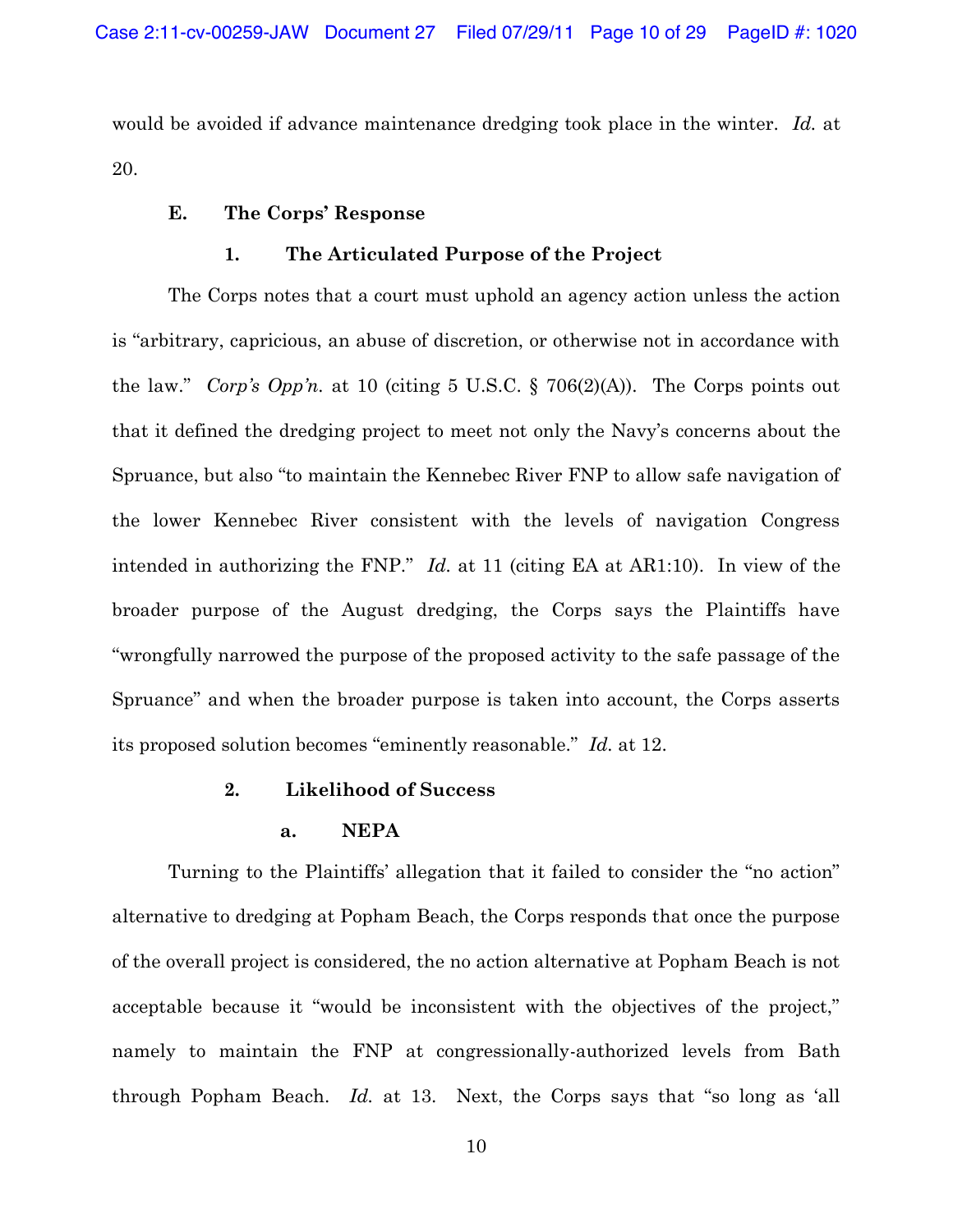reasonable alternatives' have been considered and an appropriate explanation is provided as to why an alternative was eliminated, the Corps has satisfied its obligation under NEPA." *Id.* The Corps dismisses the Plaintiffs' contentions about the likelihood of a safe transit for the Spruance in September around Popham Beach, observing that it has "its own considerable expertise," which is combined with that of the Navy, on this issue. *Id.* at 15. It asks the Court to give its agency expertise "due deference." *Id.* 

The Corps rejects the Plaintiffs' demand that it perform only minimal dredging in August. *Id.* at 14-15. It points out that the Kennebec River is a "dynamic system influenced by strong tidal currents and occasional significant storm runoff events." *Id.* at 15 (quoting EA at AR1:47). The Corps disagrees with the Plaintiffs' use of prior safe passages, including navigation outside the channel, as indicative of the future safe passages, noting that the Kennebec River presents not only shoaling hazards but ledge and rock obstructions as well. *Id.* at 15-16.

Addressing the Plaintiffs' proposed dredging alternatives, the Corps says that their proposals "ignore the environmental risks associated with a mechanical dredge" and the Corps' conclusion that "mechanical dredging was unworkable given the hydrogeographic conditions of the Kennebec River system." *Id.* at 17. The Corps also rejects the Plaintiffs' proposals about the use of the Seguin and Portland disposal sites, arguing that the Plaintiffs failed to present evidence that the Corps' policy of retaining sand within the littoral system is inappropriate. *Id.* 

#### **b. CWA**

#### **i 7he Corps' Choices**

11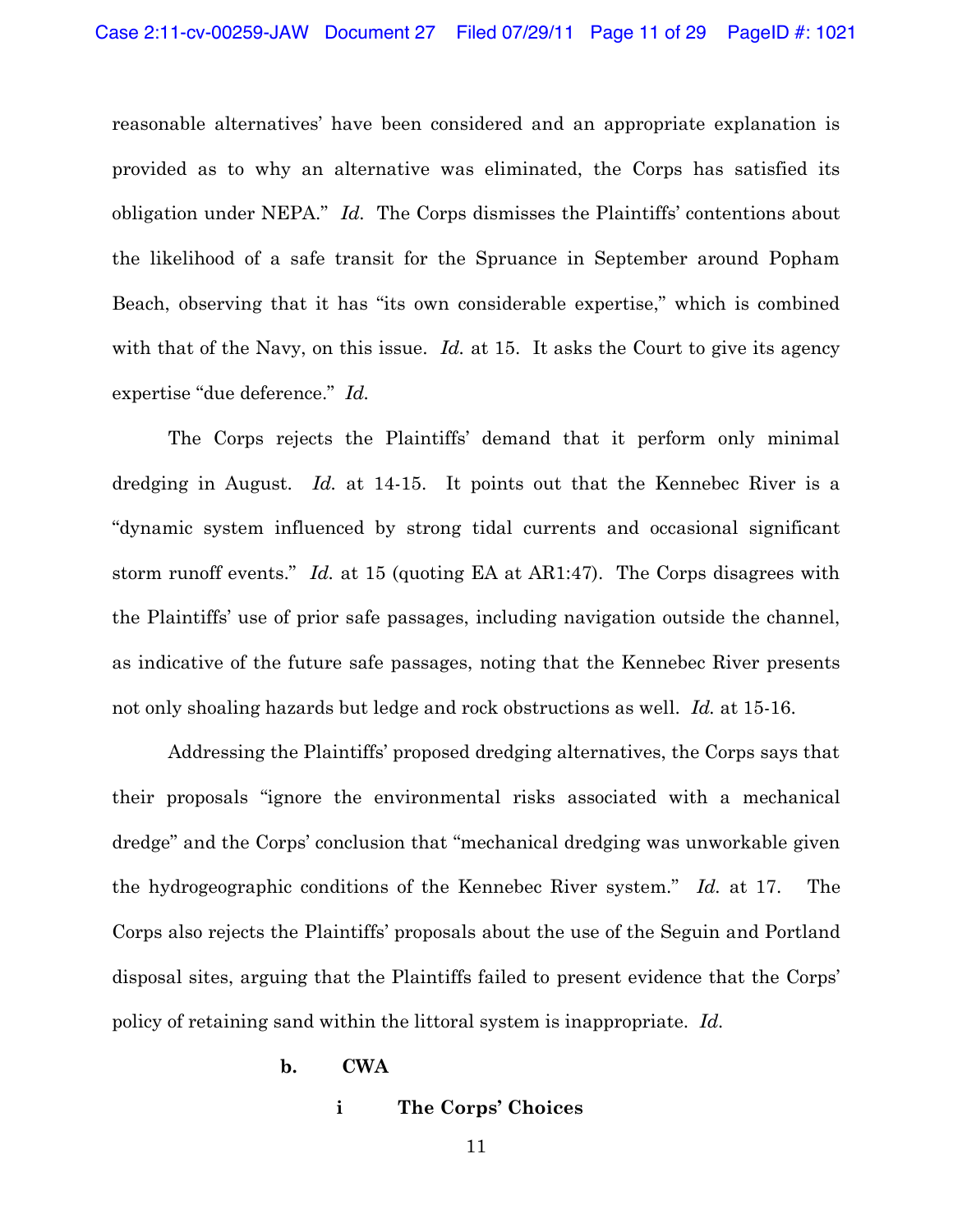In response to the Plaintiffs' CWA challenge, the Corps assert that it selected an alternative that "it found to be the least environmentally damaging practicable alternative pursuant to the Section  $404(b)(1)$  Guideline" and its conclusion was "not arbitrary and capricious and should be upheld." *Id.* at 18. The Corps explain that it rejected the no action alternative because it failed "to provide the authorized project depths that Congress has deemed appropriate for navigation in the Kennebec River." *Id.* (quoting EA at AR1:10).

The Corps insists that it evaluated the Plaintiffs' proposal that it dredge only to a maintenance depth, not an advanced maintenance depth at Doubling Point, and that it rejected the proposal because advance maintenance depth "would allow the FNP to remain at its authorized depths for a longer time," because the Plaintiffs' alternative would "lead to less recovery time for biological communities," and ongoing maintenance costs would increase "by requiring additional dredging nearly twice as often." *Id.* at 19. The Corps further says that there would be no guarantee that future dredging would have to occur in the summer anyway because of "the unpredictability of shoaling and the future needs of navigation." Id.

Regarding Popham Beach, the Corps concluded that "performing the maintenance dredging to  $-27$  would be the least environmentally damaging practicable alternative." *Id.* at 20. It notes that it concluded for Popham Beach that "advanced maintenance would not be necessary or appropriate." Id. Yet the Corps concluded that failing to dredge at all at Popham Beach "would not achieve

12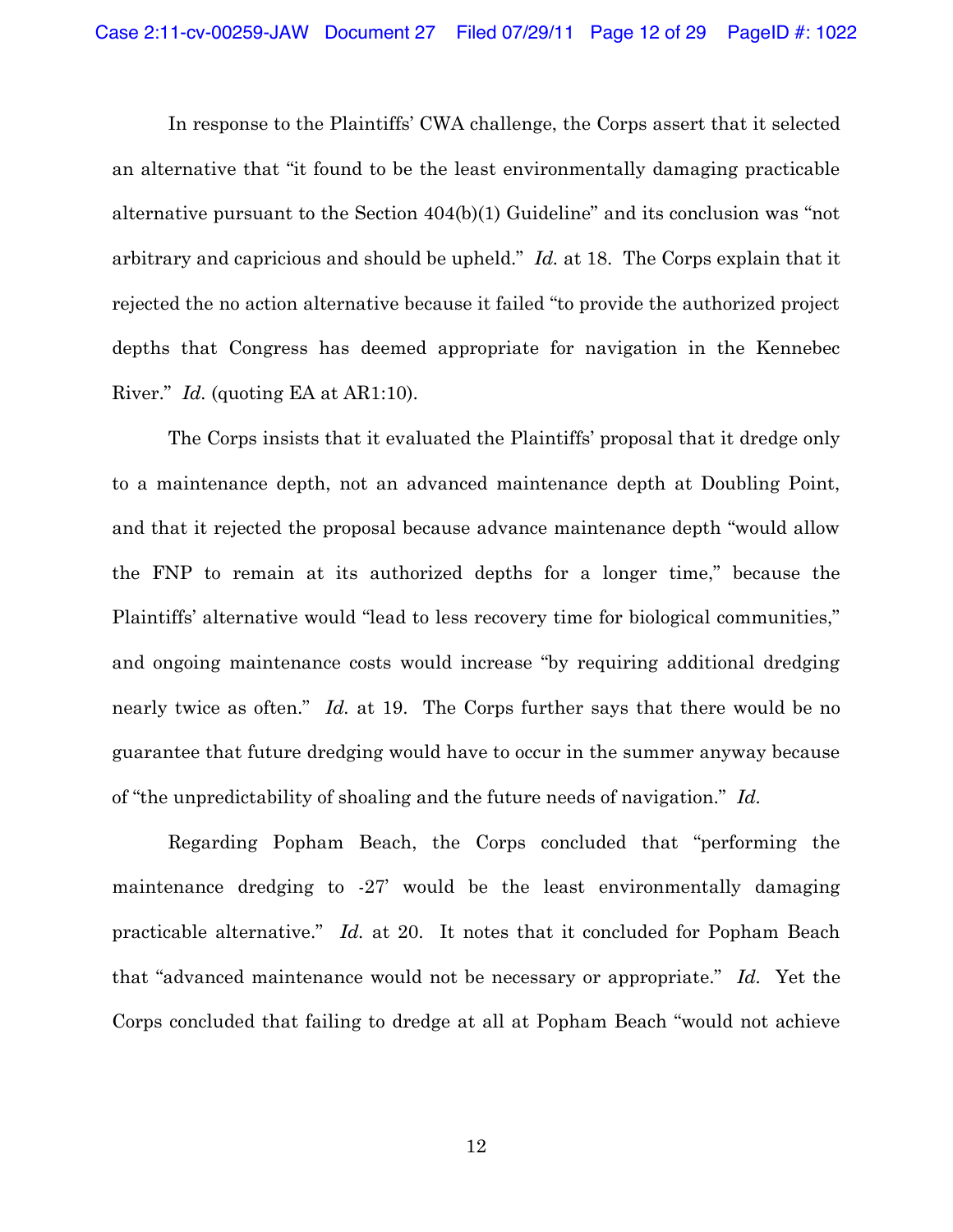the project purpose of maintaining the [c]ongressionally authorized depths of the FNP." *Id.* 

The Corps defended its choices of Jackknife Ledge and Bluff Head as disposal sites. *Id.* It said these sites would keep "sandy materials within the riverine and littoral system," that the sand and gravel "do not carry contaminants," and that it "relied on studies that showed that disposal at the in-river Bluff Head site would not cause adverse impacts upon down-river clam flats or other water quality concerns due to the sandy nature of the dredged materials." Id.

The Corps also maintained that the hopper dredge as opposed to a mechanical dredge was "the practicable and less environmentally damaging alternative." *Id.* at 21.

#### **ii** The Plaintiffs' Alternatives

Having defended its decisions, the Corps attacked the Plaintiffs' alternatives as impractical and doomed to failure. *Id.* at 21-24. It says the Plaintiffs' "vague minimal dredging' proposal is simply unworkable for purposes of accomplishing the projected purpose of maintaining the Kennebec FNP to its authorized depths.<sup>*Id.*</sup> at 22. Due to the "dynamic shoaling" of the Kennebec River, the Corps asserts that the "minimal dredging" proposal fails to meet the practicality standard of the  $\S$ 404(b)(1) Guideline. *Id.* The Corps claims that the Portland disposal site is six hours from the Kennebec and would significantly increase time and costs. *Id.*  Furthermore, the Corps maintains that the lobstermen's concerns about disposal at Jackknife Ledge would be echoed at the Seguin Island and Portland disposal sites. *Id.* 23-24 Although the Corps acknowledges that some lobsters will be buried by the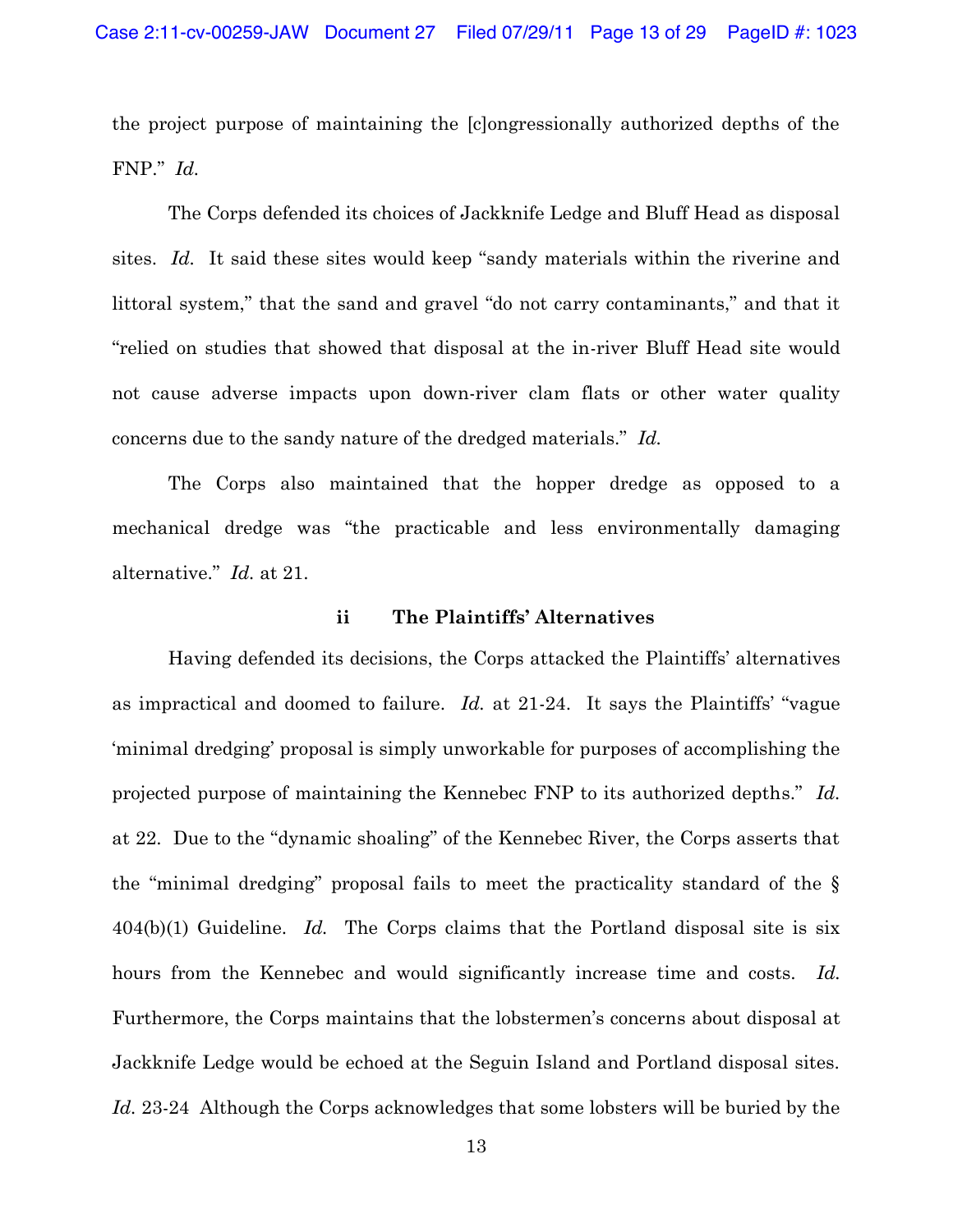disposal at Jackknife Ledge, the Corps asserted that with planning the impact can be minimized. *Id.* The Corps criticizes the Plaintiffs' two-tier approach by observing that two separate dredging operations will likely cause more environmental harm than one. *Id.* at 23.

### **3. Irreparable Harm**

To demonstrate irreparable harm, the Plaintiffs, according to the Corps, must show what incremental irreparable harm is going to occur as a result of dredging beyond the level of dredging they accept as necessary. *Id.* at 25. This, the Corps claims, the Plaintiffs cannot do. *Id.* Second, the Corps asserts that to the extent the Plaintiffs have alleged harms, they have not demonstrated that the harms will be irreparable. *Id.* Third, the Corps disputes the Plaintiffs' contentions about the impact on lobster, noting that there are no lobsters at Doubling Point or Bluff Head and the impact on lobsters at Popham Beach and Jackknife Ledge will be minimal. *Id.* at 25-26.

#### **4. Balancing Harms**

Pointing to issues of military security, navigational safety, and administrative law, the Corps contends that the balance of harms must be struck in favor of its dredging plan. *Id.* at 27-28. It points out that if the Court requires the Corps to alter its dredging proposal, it will be required to research and obtain approval for the Court-ordered alternatives since none has yet been approved. *Id.* at 27. The Corps notes that the launching of the Spruance is a tightly-scheduled event, which dovetails with a series of other naval schedules, and a delay in the launch date will have a cascading impact on naval operations around the globe. *Id.*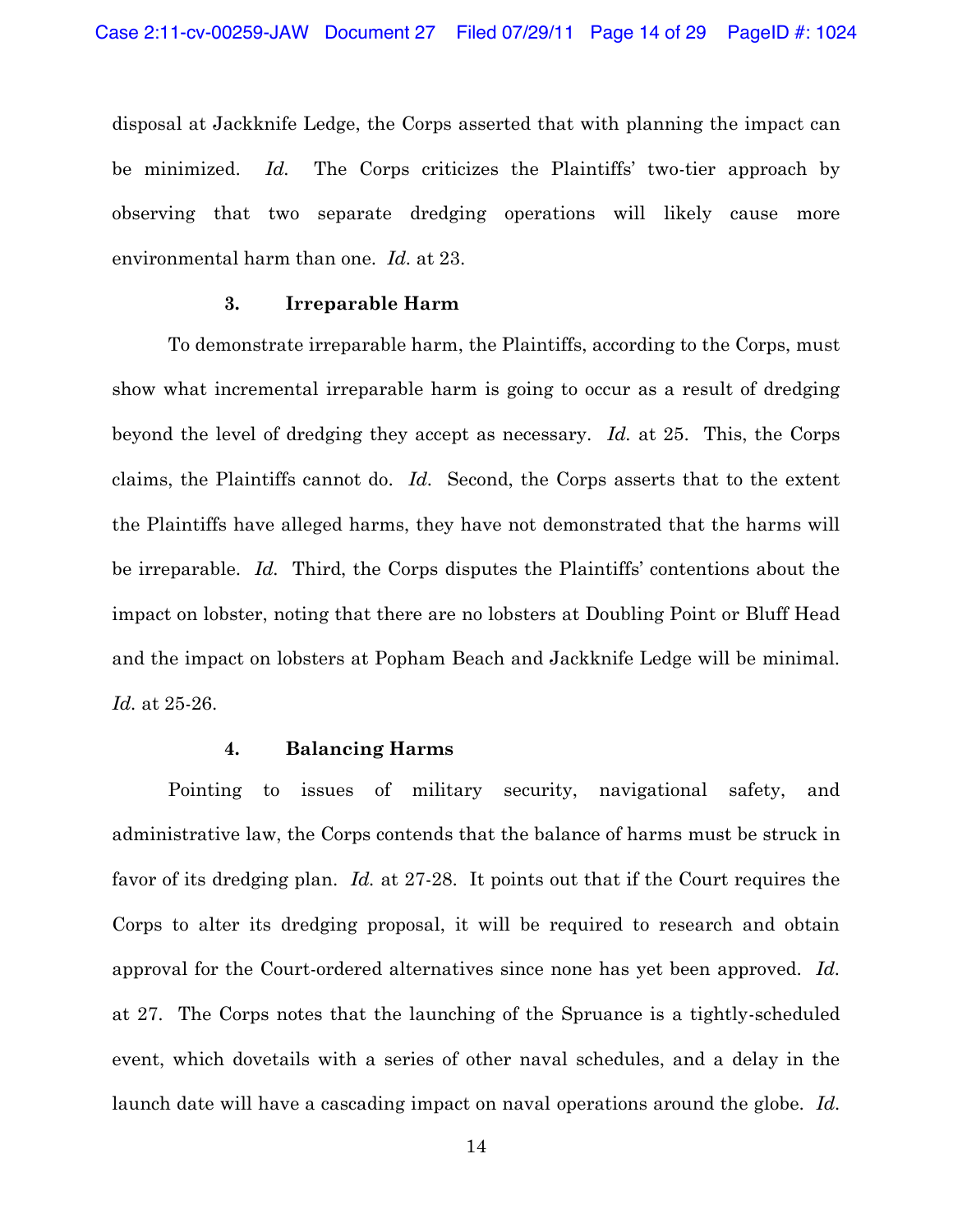at 27-28. Finally, the Corps raises the specter of grounding the Spruance if the vessel is required to take the Plaintiffs' chosen route to sea. Id. at 28.

#### **5. Public Interest**

The Corps stands first on the public interest in military preparedness. *Id.* at 29. It also points out that the public has an interest in "continued safe, hazard-free navigation in the River." *Id.* It says that delayed advanced maintenance dredging will be inefficient and a waste of taxpayer dollars. *Id.* at 30. By contrast, the Corps characterizes the Plaintiffs' proposals as "vague and nebulous" and presses the argument that their demands for relief would "jeopardize the safe transit of the Spruance and the future passage of other deep draft military vessels as well." Id.

### **F. BIW's Objection**

In its opposition to the Plaintiff's motion, BIW volunteers that a delayed launch of the Spruance and a limited dredging operation would affect not only the U.S. Navy, but also BIW. *Objection of Intervenor Bath Iron Works Corp to Pls.' Mot. for a Prelim. Inj.* at 2 (Docket # 22). BIW observes that the Navy has a right to expect that, once built, its new vessels will be able to transit, hazard-free, to the ocean, and that if BIW cannot so assure the Navy, there are other boatyards that will. *Id.* As the state of Maine's "largest single-site employer and a critical piece of the United States shipbuilding industrial base," BIW reminds the Court that it is a crucial employer to the professional livelihoods of many Maine men and women. *Id.*  at 3. BIW says that it also dredges the Kennebec and worries that an injunction will circumscribe its ability to perform its own dredging and disposal operations. *Id.* at 3-4.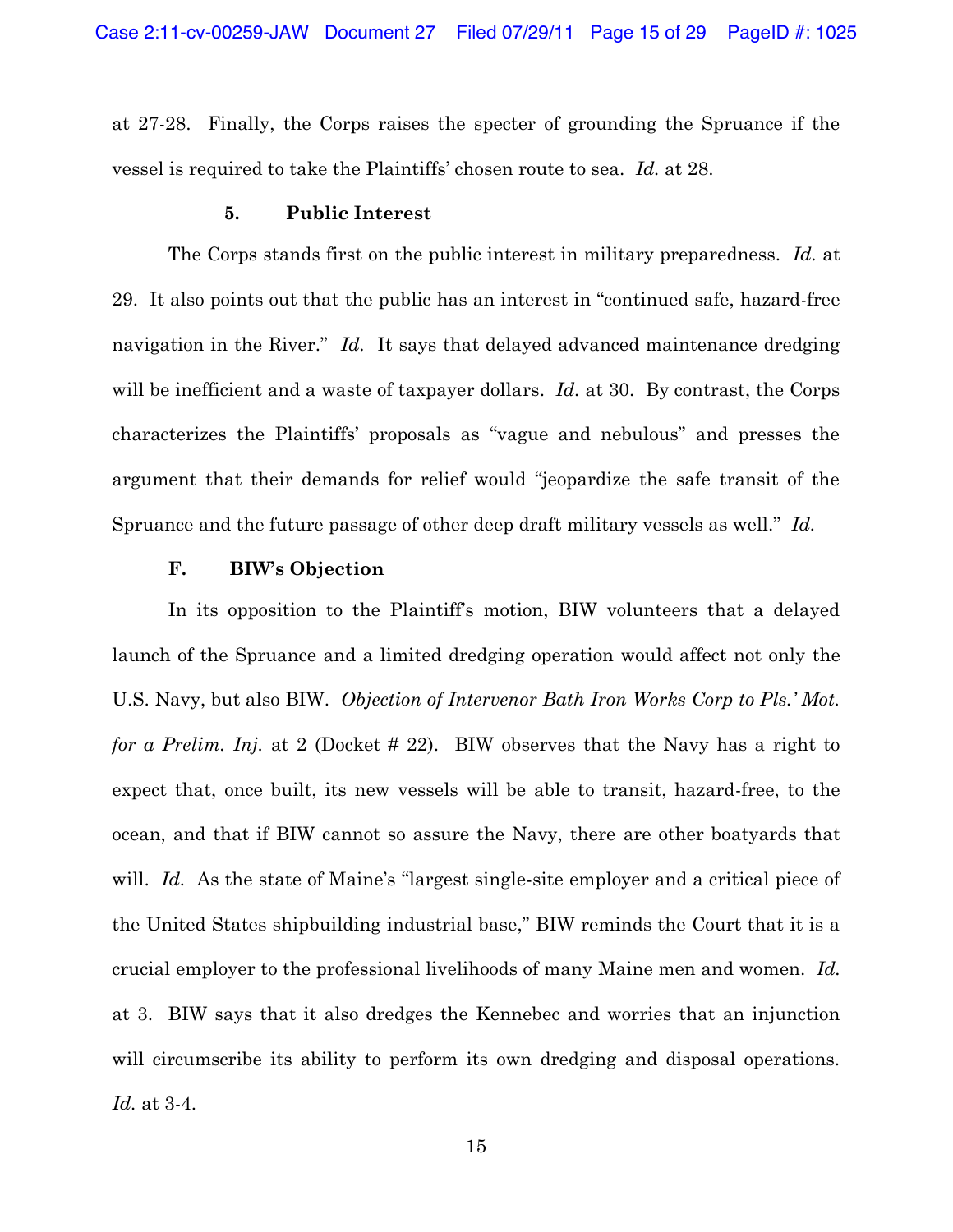BIW next claims that Plaintiffs are estopped from making the arguments in their motion because they waited a full thirty days after MDEP issued its permit on April 15, 2011 and then elected to appeal the granting of the permit to the Maine Board of Environmental Protection, not directly to Superior Court. *Id.* at 5. BIW also asserts that the doctrine of issue preclusion applies because the Plaintiffs already litigated and lost issues they are attempting to bring to federal court. *Id.* at 6. As a final point, BIW asserts that the Plaintiffs slept on their rights by delaying the state proceedings with a delayed appeal to an administrative board. *Id.* at 6-7.

### **G.** The Plaintiffs' Reply

In their Reply, the Plaintiffs assert that by broadening the scope of their project, the Corps has attempted to define the problem away. *Reply of Pls.' and Town of Phippsburg to the Army Corps of Eng'rs' and Bath Iron Works' Resps. to the Mot. for a Prelim. Inj.* at 1-4 (Docket # 23). Once the Corps described its dredging goal beyond the safe transit of the Spruance, which was the catalyst for its application for an emergency exception to winter dredging, and expanded the dredging mission to include safe transit for all other vessels, the Plaintiffs claim the Corps impermissibly attempted to shift ground so that the Plaintiffs' alternatives to the August dredging could not be deemed reasonable. *Id.* at 2. Citing *Simmons v. United States Army Corps of Eng'rs*, 120 F.3d 664 (7th Cir. 1997), the Plaintiffs claim that such a transparent attempt to gain definitional advantage is prohibited. *Id.* 

Next, the Plaintiffs say that the Corps' rejection of all alternatives, except advanced maintenance dredging, violates NEPA and CWA. *Id.* at 4. They reiterate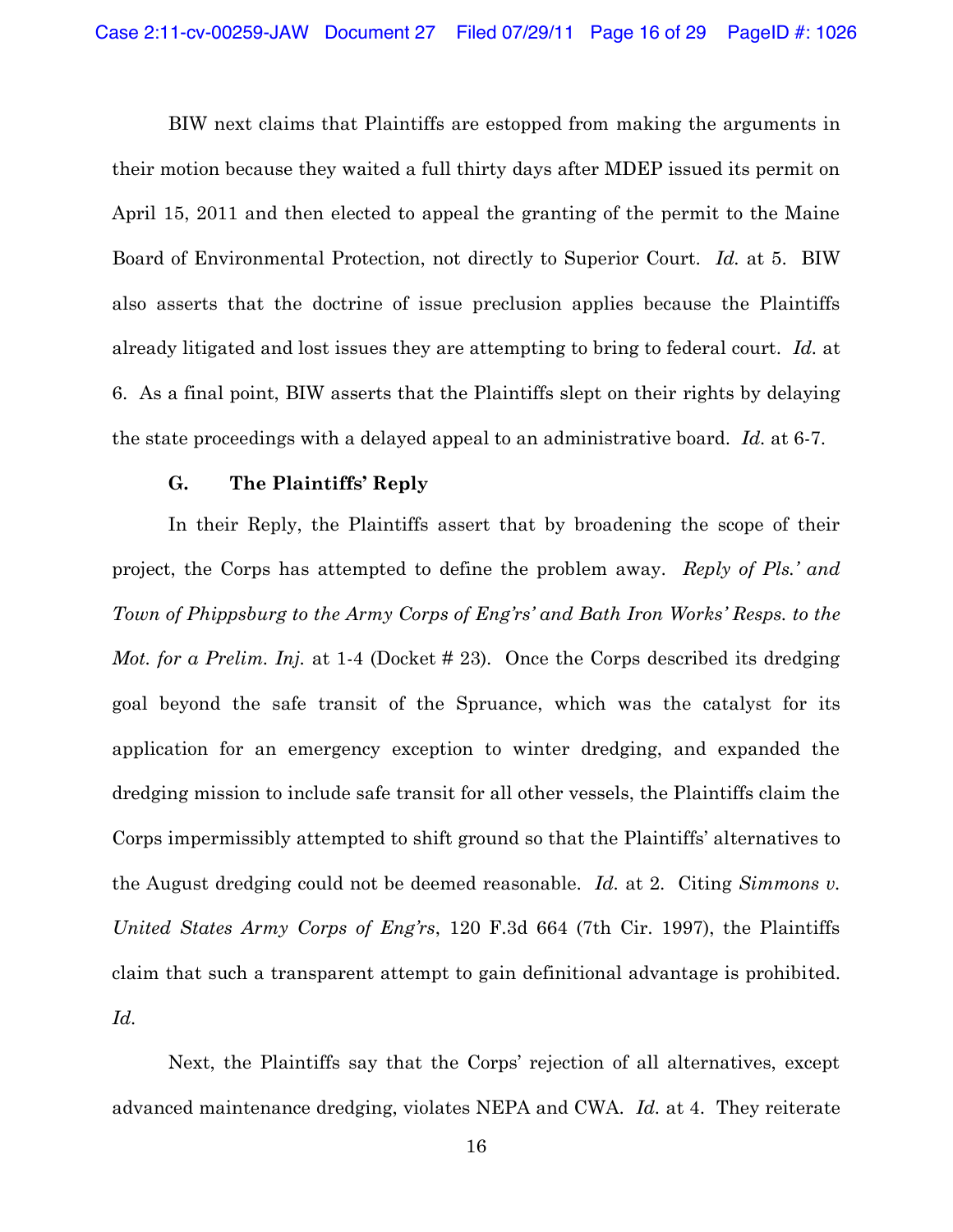the view that the administrative record does not support the Corps' position that advanced maintenance dredging is necessary for Popham Beach and they assert that their minimal dredging alternative for Doubling Point is more cost effective, longer lasting, and has fewer environmental impacts than the Corps' proposals. Id. at 5-8. They contend that the administrative record does not support the conclusion that advanced maintenance dredging is the least environmentally damaging practicable alternative. *Id.* at 8-10.

Turning to the questions of irreparable harm, balancing of equities, and the public interest, the Plaintiffs assert that the Corps and BIW have conceded that the issuance of a decision without informed environmental consideration constitutes irreparable harm. *Id.* at 10. They stress again that they only seek dredging restrictions beyond what is necessary for the safe transit of the Spruance, and assert that their alternative would require "even less dredging, at lower cost and with less environmental impact, and, by utilizing the natural force of the river, would reduce long term and cumulative dredge impacts." *Id.* at 11. They end by re-emphasizing the narrow nature of the relief they are seeking. *Id.* at 11-12.

### **II. DISCUSSION**

#### **A. Legal Standards**

### **1. Preliminary Injunction Standard**

"A preliminary injunction is an extraordinary remedy never awarded as of right." Winter v. Natural Res. Def. Council, Inc., 555 U.S. 7, 24 (2008). Court apply a familiar four-part test when considering a motion for injunctive relief: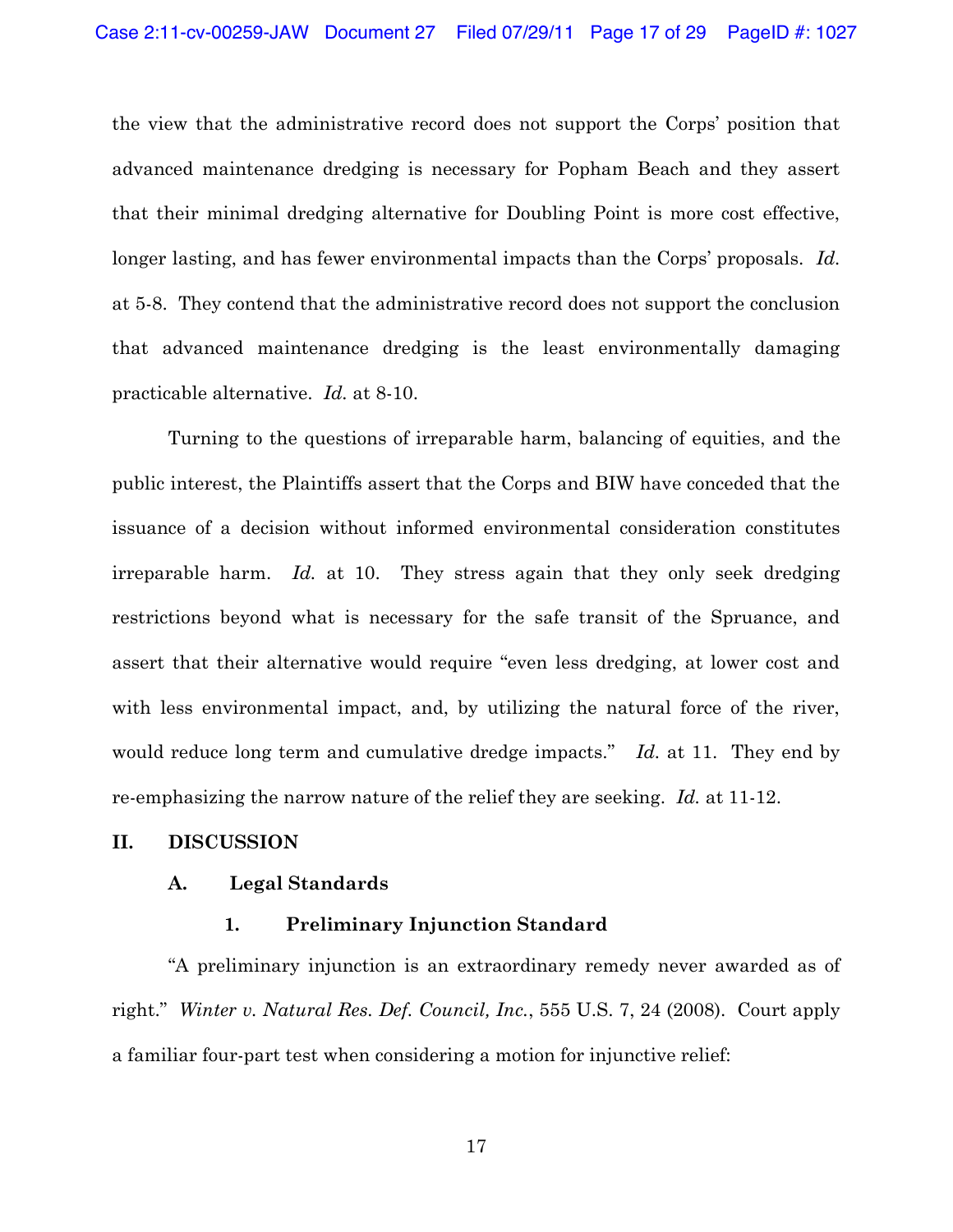"1) the likelihood of success on the merits; 2) the potential for  $i$ irreparable harm if the injunction is denied; 3) the balance of relevant impositions, i.e., the hardship to the nonmovant if enjoined as contrasted with the hardship to the movant if no injunction issues; and 4) the effect (if any) of the court's ruling on the public interest."

*Iantosca v. Step Plan Servs., Inc.*, 604 F.3d 24, 29, n.5 (1st Cir. 2010) (quoting  $Bl(a)$ ck Tea Soc'y, 378 F.3d at 11). "The party seeking the preliminary injunction bears the burden of demonstrating that these four factors weigh in its favor." *Esso Standard Oil Co. v. Monroig-Zayas,* 445 F.3d 13, 18 (1st Cir. 2006).

### **2. Arbitrary and Capricious Standard**

The standard for judicial review of a federal agency action is found in the Administrative Procedures Act: courts are directed to uphold an agency decision unless it was "arbitrary, capricious, an abuse of discretion, or otherwise not in accordance with law.  $\ldots$   $\overset{?}{\sim}$  5 U.S.C. § 706(2)(A); see Baltimore Gas & Elec. Co. v. *Natural Res. Def. Council,* 462 U.S. 87, 97-98 (1983) ("The role of the courts is simply to ensure that the agency has adequately considered and disclosed the environmental impact of its actions and that its decision is not arbitrary or capricious"). The First Circuit explained that the task of a court reviewing agency action under the APA's "arbitrary and capricious" standard is "to determine whether the [agency] has considered the relevant factors and articulated a rational connection between the facts found and the choice made.µ *Dubois v. United States Dep't of Agric.*, 102 F.3d 1273, 1284 (1st Cir. 1996); see Associated Fisheries of Maine *v. Daley*, 127 F.3d 104, 109 (1st Cir. 1997) (explaining that an agency action is "arbitrary and capricious if the agency lacks a rational basis for adopting it—for example, if the agency relied on improper factors, failed to consider pertinent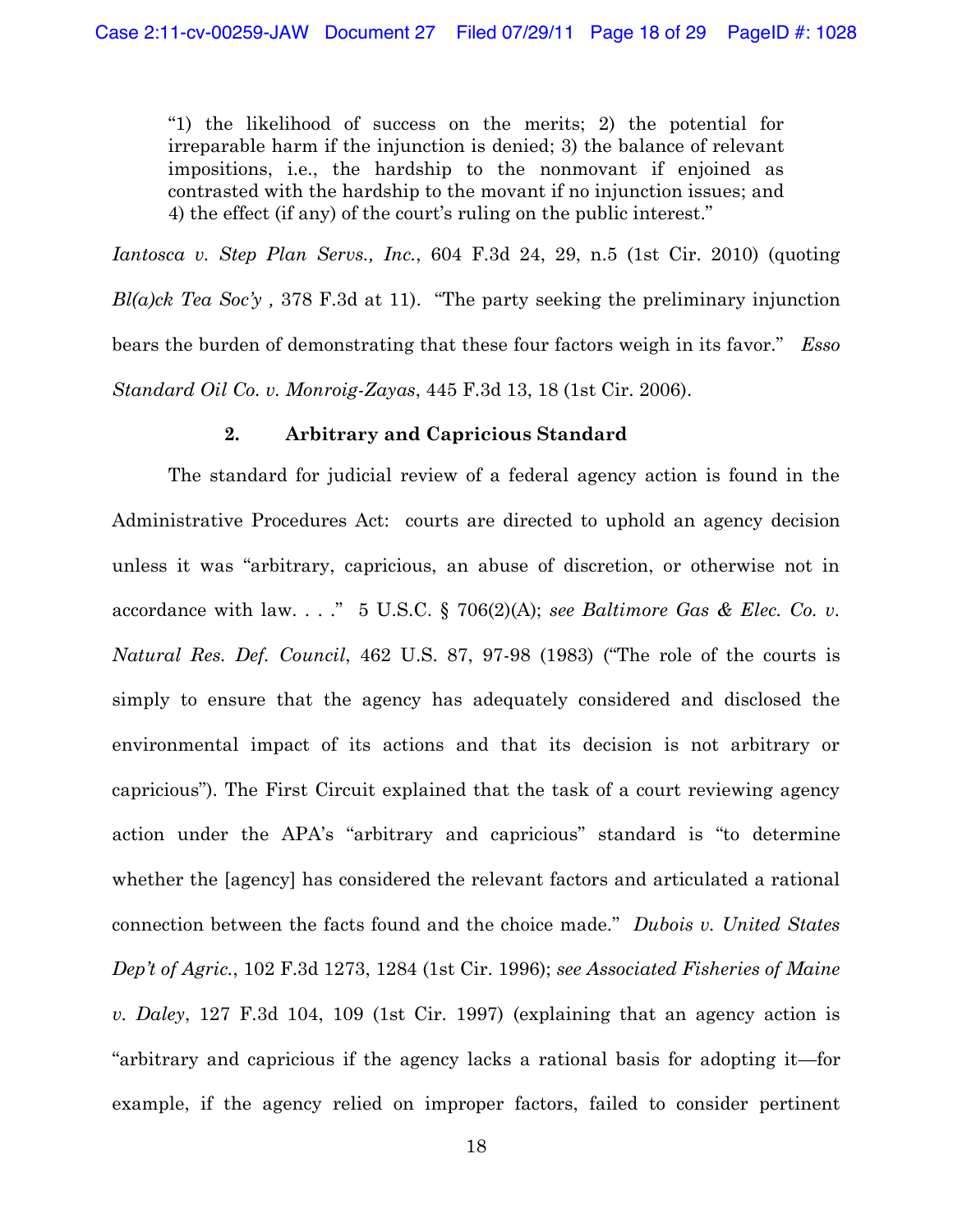aspects of the problem, offered a rationale contradicting the evidence before it, or reached a conclusion so implausible that it cannot be attributed to a difference of opinion or the application of agency expertise"); *Penobscot Air Servs. v. Fed. Aviation Admin.*, 164 F.3d 713, 719 (1st Cir. 1999) ("The task of a court reviewing agency action under the APA's 'arbitrary and capricious' standard is to determine whether the agency has examined the pertinent evidence, considered the relevant factors, and 'articulated a satisfactory explanation for its action including a rational connection between the facts found and the choice made").

Conversely, an agency decision is not arbitrary or capricious if "the agency decision was based on a consideration of the relevant factors and there has not been ¶a clear error of judgment· . . . .µ *Dubois*, 102 F.3d at 1285 (quoting *Citizens to Preserve Overton Park, Inc. v. Volpe*, 401 U.S. 402, 416 (1971)). *´*The requirement that agency action not be arbitrary or capricious includes a requirement that the agency adequately explain its result and respond to relevant and significant public comments. However, neither requirement is particularly demanding." *Penobscot Air Servs.*, 164 F.3d at 719 n.3 (internal citations and quotation marks omitted).

The Court's review under this standard is "highly deferential," in that the agency action is presumed valid. *Associated Fisheries*, 127 F.3d at 109. In other words, this Court "is not empowered to substitute its judgment for that of the agency." *Overton Park*, 401 U.S. at 416; see 33 CHARLES ALAN WRIGHT & CHARLES H. KOCH, JR., FEDERAL PRACTICE AND PROCEDURE § 8334 (2006) ("Arbitrary and capricious review communicates the least judicial role, short of unreviewability, in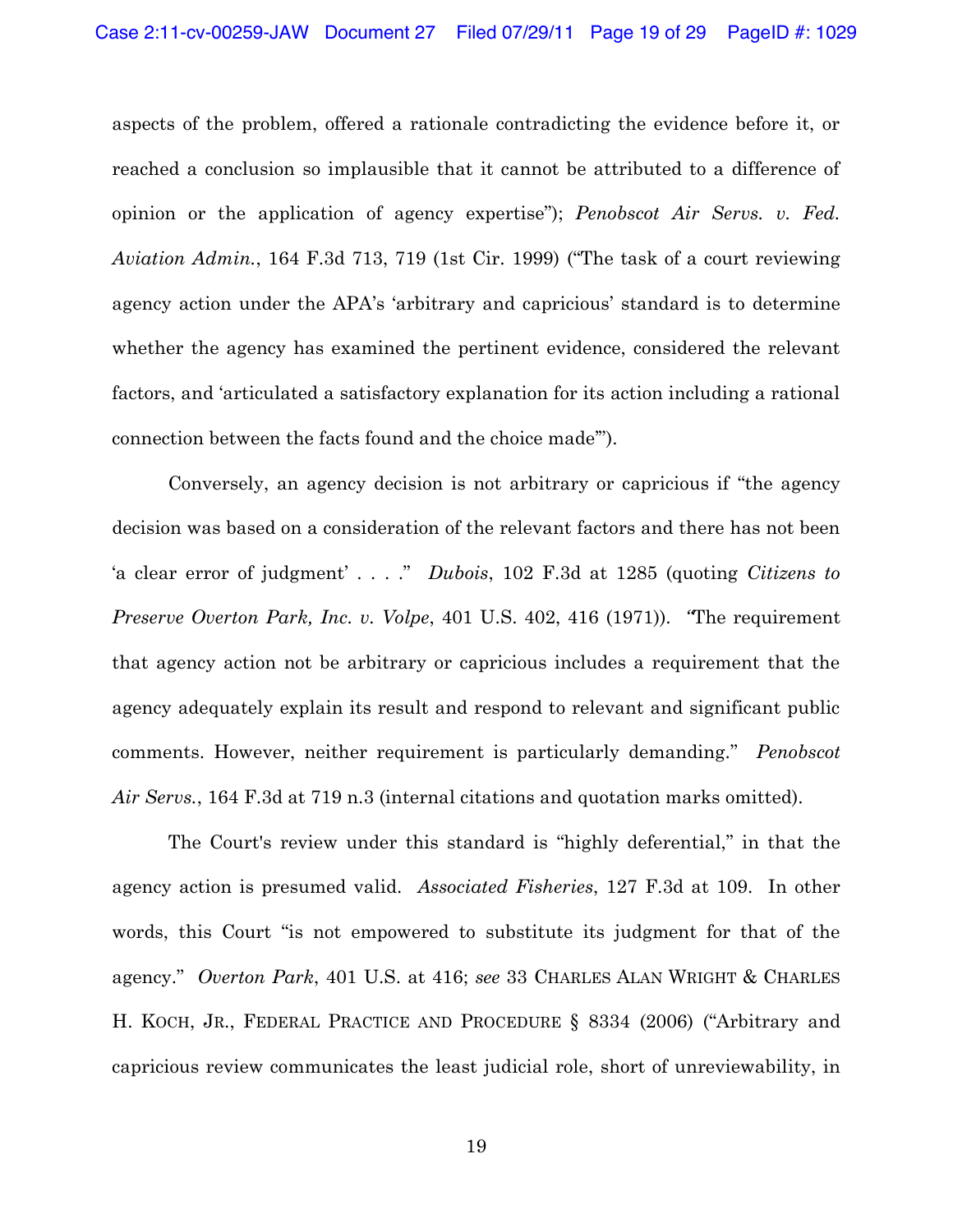the word formula system"). Notwithstanding the deferential standard, "it is not a rubber stamp." *Dubois*, 102 F.3d at 1285. Rather, the Court "must undertake a thorough, probing, in-depth review and a 'searching and careful' inquiry into the record." *Id.* (quoting *Overton Park*, 401 U.S. at 415-16). In carrying out its review under the APA, the scope of the Court's assessment includes the whole administrative record. *See* 5 U.S.C. § 706; *Overton Park*, 401 U.S. at 420 (district court review ´is to be based on the full administrative record that was before the [agency head] at the time he made his decision"); *Cousins v. Sec'y of United States Dep't of Transp.*, 880 F.2d 603, 610 (1st Cir. 1989).

#### **B. Likelihood of Success on the Merits**

The First Circuit has described the importance of the first of the four factors comprising the preliminary injunction analysis: "The *sine qua non* of [preliminary injunction analysis] is likelihood of success on the merits: if the moving party cannot demonstrate that he is likely to succeed on his quest, the remaining factors become matters of idle curiosity." *New Comm Wireless Servs. Inc. v. SprintCom, Inc.*, 287 F.3d 1, 9 (1st Cir. 2002). With respect to this criterion, "a court's conclusions as to the merits of the issues presented on preliminary injunction are to be understood as statements of probable outcomes." Narragansett Indian Tribe v. *Guilbert*, 934 F.2d 4, 6 (1st Cir. 1991). In short to satisfy their burden on this prong, the Plaintiffs must be likely to succeed in showing that the Corps' Finding of No Significant Impact under NEPA and its conclusion that advanced maintenance dredging is the least environmentally damaging practicable alternative were "arbitrary, capricious, an abuse of discretion, or otherwise not in accordance with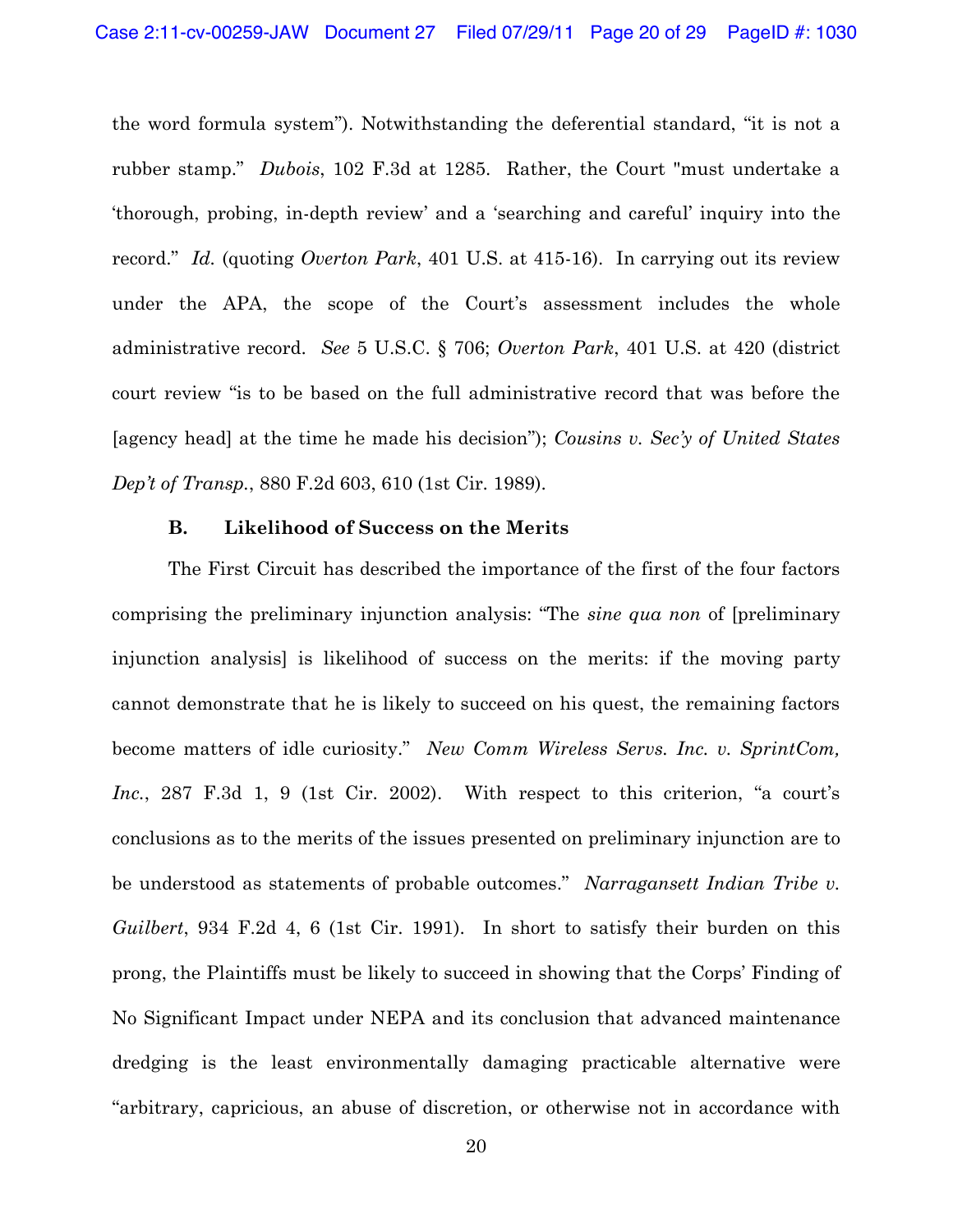law." *Town of Norfolk v. United States Army Corps of Eng'rs*, 968 F.2d 1438, 1445 (1st Cir. 1992) (quoting 5 U.S.C. § 706(2)(A)).

#### **1. The No Action at Popham Beach Alternative**

Although in the EA the Corps addressed the "no action" alternative, EA at  $AR1:13-15$ , the Plaintiffs criticize the Corps' discussion as inadequate as regards Popham Beach. In the EA, the Corps stated:

The "No Action" alternative would consist of not dredging in the shoaled areas of the Federal navigation project at Doubling Point and Popham Beach.

EA at AR1:13. The Plaintiffs correctly point out that most of the Corps' discussion of the "no action" alternative focused on Doubling Point.

However, the Administrative Record confirms that in February 2011 and in May 2011, the Corps performed hydrographic surveys of Popham Beach.  $AR1:455$ 60 (February 2011 Hydrographic Surveys Doubling Point & Popham Beach); AR1:461-65 (May 2011 Hydrographic Surveys Doubling Point & Popham Beach). On June 15, 2011, the Corps characterized the results of these surveys: "A minor amount of shoaling identified on previous surveys remained at the mouth of the river near Popham Beach." AR1:109. The Corps concluded that "[b]ased on the analysis of these factors, it was determined that maintenance dredging of the FNP was still warranted." *Id.* It proposed dredging both at Doubling Point and "at the mouth of the river near Popham Beach." *Id.* In view of these conclusions, the Corps' more generalized statements about the nature of shoaling in the Kennebec River, the impact of spring runoff, the risk of non-removal are equally applicable to Popham Beach: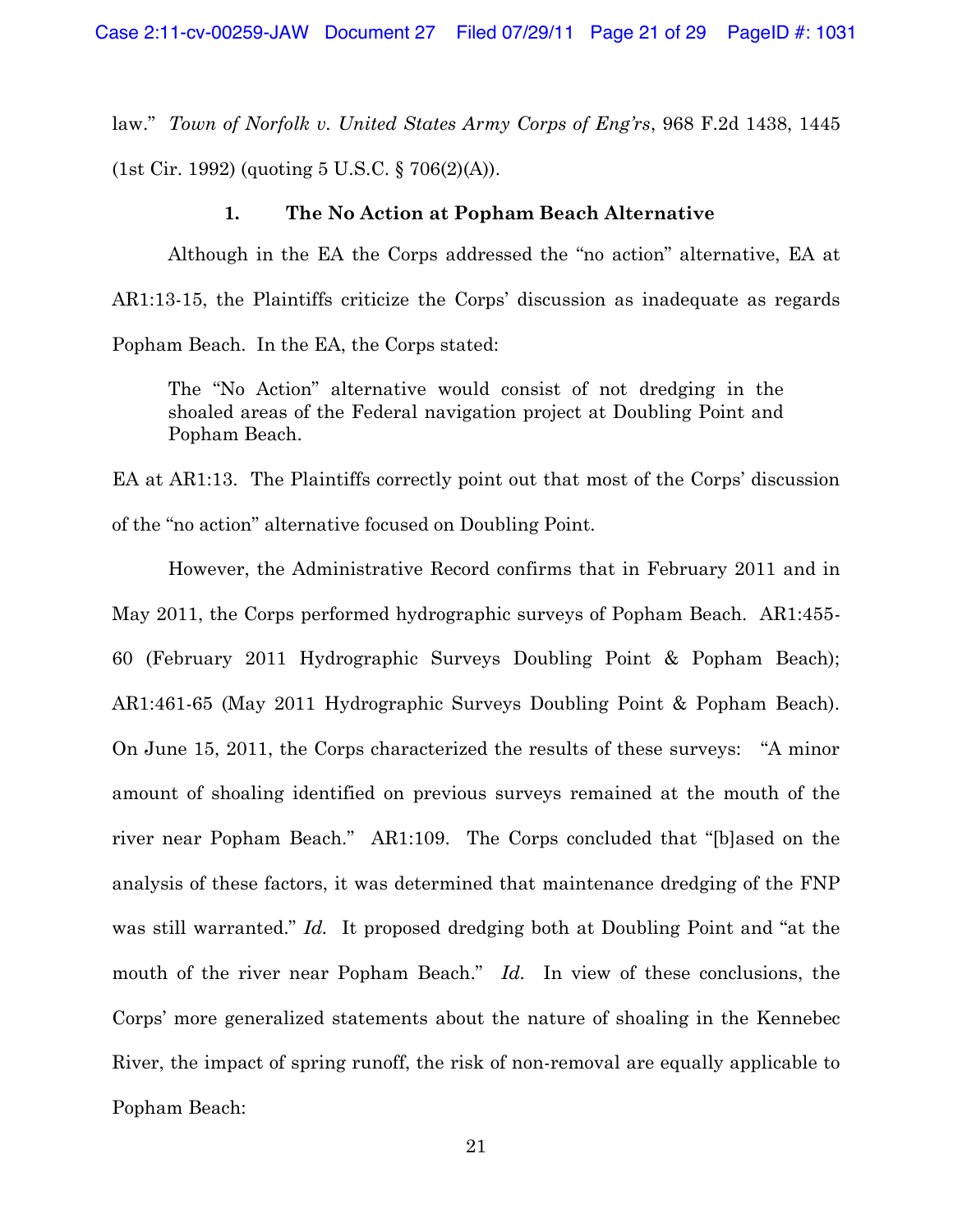Based on the hydrographic surveys, historic shoaling patterns, and coordination with the Navy, and Captain Walker, the Corps determined dredging of the channel is warranted and the "No Action" alternative would not be viable to address the navigation needs of the Navy. This determination was made in light of the most current information concerning the sand wave shoals, a projection of what the channel conditions might be in late August 2011 (i.e. prior to the scheduled departure date of the Spruance), and the contract procurement process. Likewise, beyond failing to address the immediate navigation needs, over the long term, the "No Action" alternative will result in additional shoaling and failure to provide the authorized project depths that Congress has deemed appropriate for navigation in the Kennebec River.

### *Id.* at AR1:15.

Put another way, the Court is not in a position to review the dredging survey charts and challenge the Corps' characterization of the amount of shoaling at the mouth of the Kennebec River near Popham or the need for some dredging. *Kleppe v. Sierra Club*, 427 U.S. 390, 412 (1976) ("Resolving these issues requires a high level of technical expertise and is properly left to the informed discretion of the responsible federal agencies"); *Sierra Club v. Wagner*, 555 F.3d 21, 28 (1st Cir. 2009).To do so would require the Court to substitute its judgment for the Corps in an area of acknowledged Corps expertise. *Norfolk*, 968 F.2d at 1446 ("The court is not empowered to substitute its judgment for that of the [Corps]"). Instead, the Court must scour the Administrative Record to determine whether the Record reasonably supports the Corps' determination. Here, the Court concludes that the Corps' rejection of the "no action" alternative at Popham Beach is supported by the Administrative Record and the Plaintiffs are not likely to succeed in demonstrating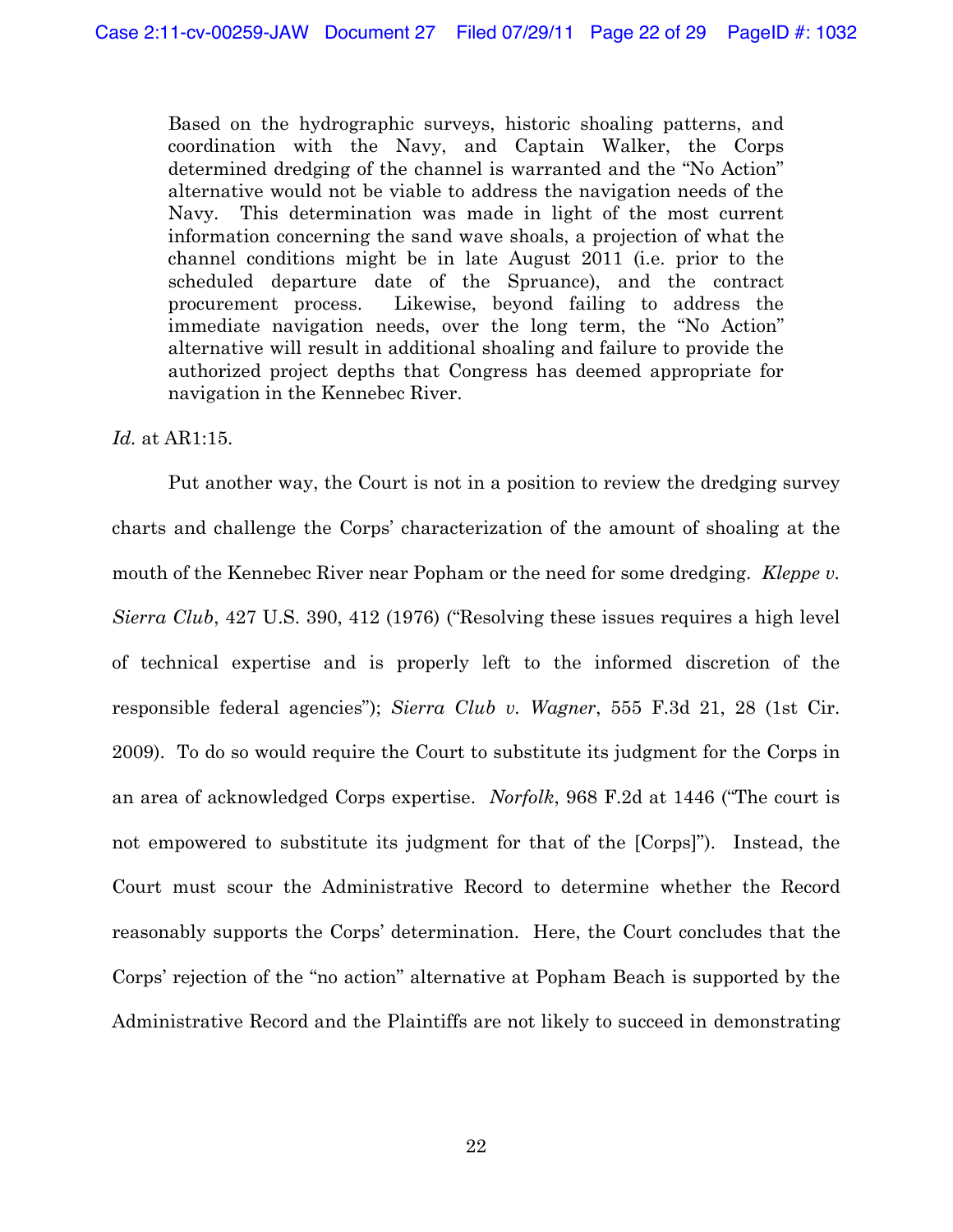that the Corps failed to consider or to adequately consider the "no action" alternative for Popham Beach.

### **2. The Minimal Dredging Alternatives**

The Plaintiffs next contend that the Corps failed to consider a minimal or pin point dredge solution at either Doubling Point or Popham Beach. *Pls.' Mot.* at 7-12. However, the Plaintiffs are plainly wrong. The Corps proposed to dredge Doubling Point to a depth of -30 MLLW (plus up to 2 feet of allowable overdepth) and to dredge Popham Beach to  $-27$  MLLW (plus up to 2 feet of allowable overdepth). EA at AR1:97. Thus, the Corps considered and adopted a more minimal dredging solution to Popham Beach. Furthermore, the Corps' distinct treatment of Doubling Point and Popham Beach suggests it made a site specific determination of what was necessary at both dredging locations in order to avoid dredging more than necessary.

Turning to the EA, the Corps discussed the possibility of maintaining the Doubling Point site to its authorized dimensions. EA at AR1:15-16. By minimal dredging, the Corps was referring to dredging "to its authorized dimension of 27 feet deep MLLW and 500 feet wide in both the Doubling Point and Popham Beach reaches of the river." *Id.* at AR1:15. The Corps conceded that since "it would involve the removal of less material from the river than advance maintenance dredging, it would take less time to complete the work (approximately two to four weeks) and therefore possibly lessen the potential environmental impacts associated with the dredging (due to a shorter exposure time)." *Id.* at AR1:15-16.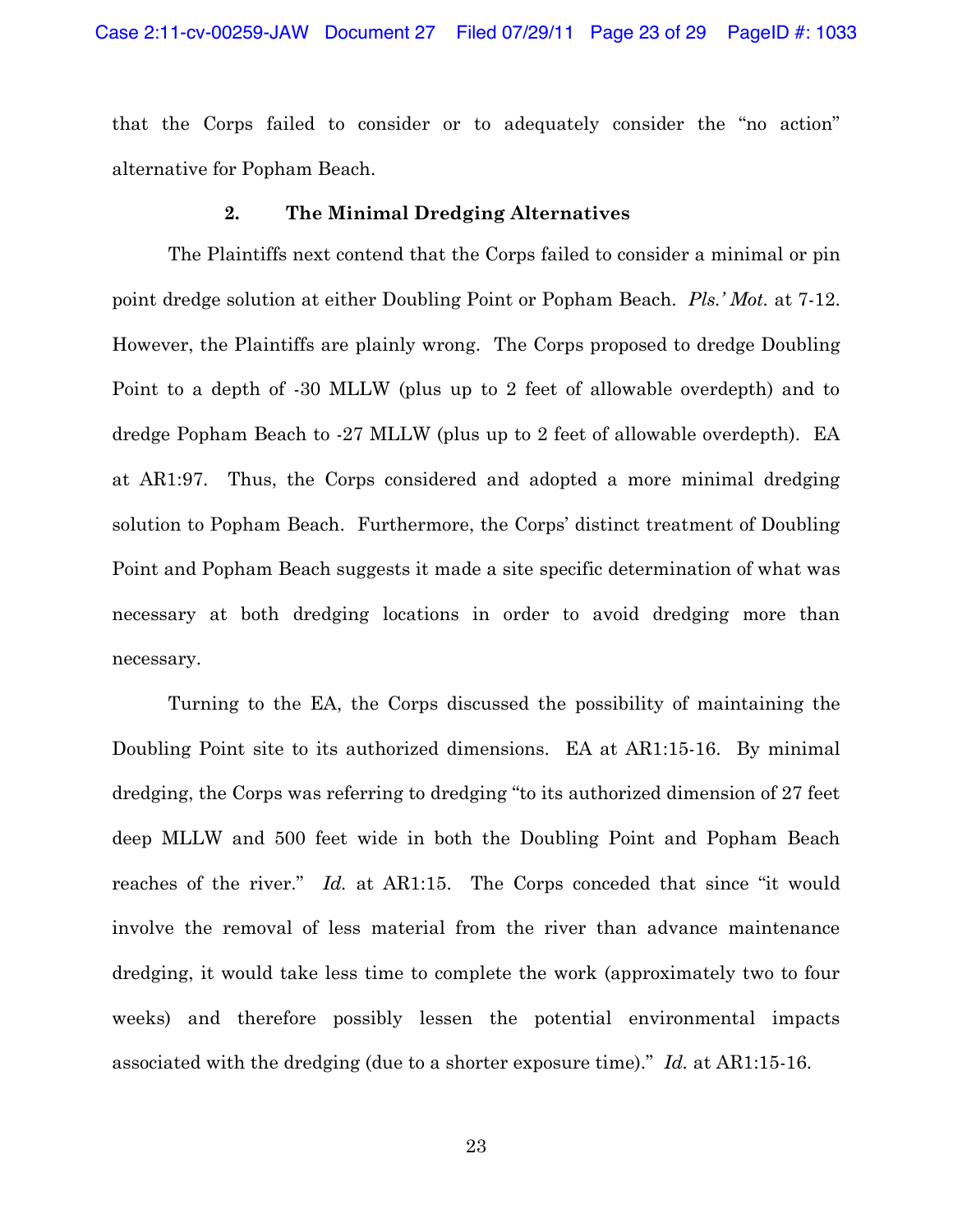But the Corps rejected this more minimal approach at Doubling Point. First, it concluded "because of the nature of the shoals (*i.e.* sandwaves) at Doubling Point removing less material (there) may mean that maintenance dredging is required sooner and more frequently than it would if advance maintenance dredging to deeper depths is performed." *Id.* at AR1:16. Second, more frequent dredging would mean that "there would potentially be less time for the affected biological communities to recover." *Id.* Third, more frequent dredging would require "remobilization of dredging equipment," which would be more expensive. Id. Even though this additional work might be completed during the winter months, it is also possible, given the "unpredictability of the shoaling in the river," that dredging outside the windows would be necessary "to clear shoaling that may be interfering with navigation." *Id.* For these reasons, the Corps rejected minimal alternative dredging at Doubling Point. Based on the detailed explanation in the EA, the Court cannot conclude that the Corps' conclusions were "arbitrary, capricious, an abuse of discretion, or otherwise not in accordance with law."  $5 \text{ U.S.C.}$   $\S 706(2)(\text{A})$ .

The Plaintiffs do not elaborate what they mean by pinpoint dredging or how it would be accomplished. *Pls. Mot.* at 7-8. "The generality of the argument made renders it ineffective." Sierra Club, 555 F.3d at 30. However, a review of the EA indicates that the Corps rejected the use of a hydraulic cutterhead dredge because the strong currents in the Kennebec River "would make positioning the dredge and pipeline extremely difficult." EA at AR1:17. The Corps rejected the use of a mechanical dredge and dragging for similar reasons. *Id.* at AR1:17-18.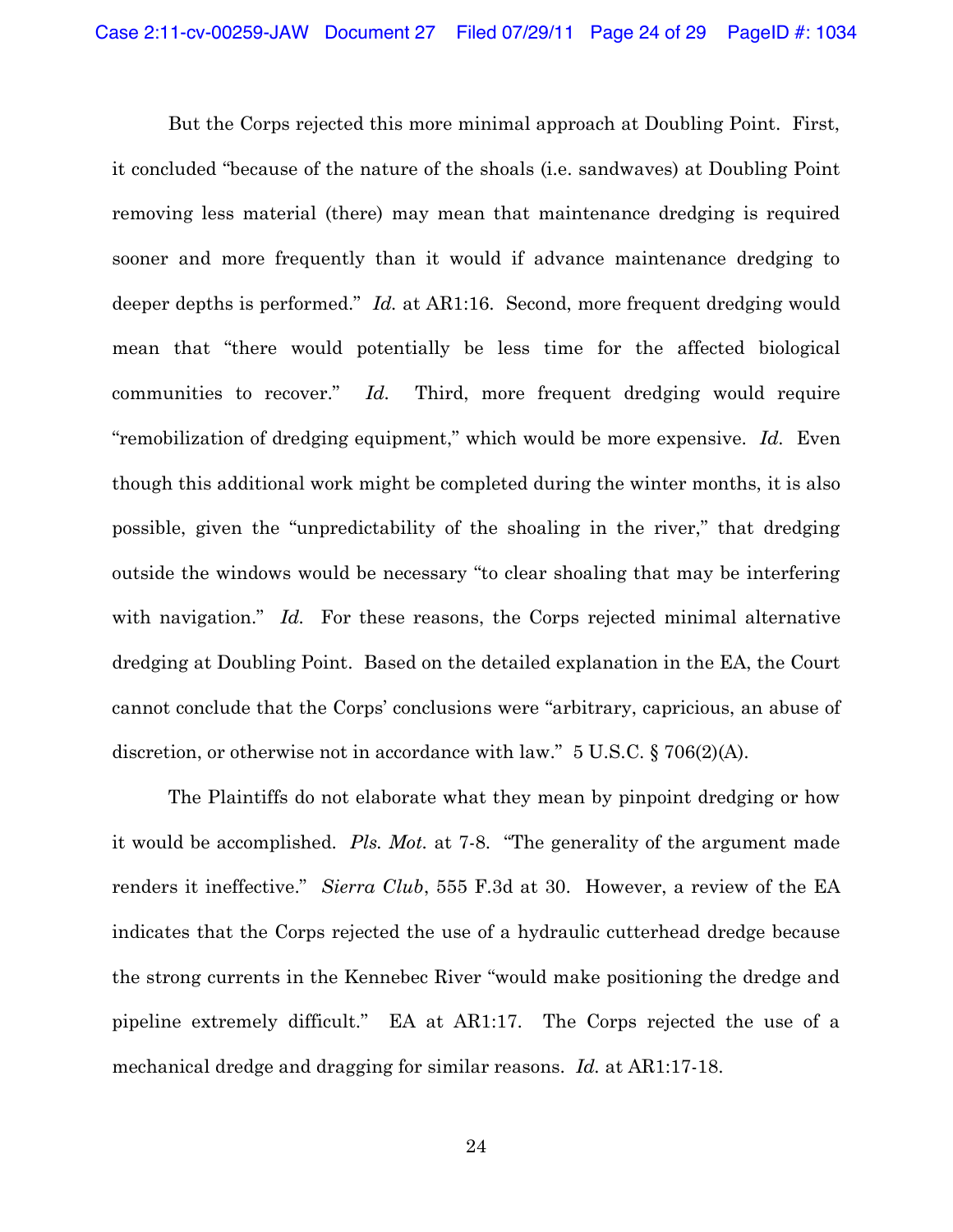The Plaintiffs insist that "[m]echanical dredging is clearly practicable" and they fault the Corps for employing hopper dredging when they say mechanical dredging is less ecologically harmful. *Pls.' Mot.* at 9-10. But the EA reveals that the Corps considered mechanical dredging and rejected it because it is "not as efficient as a hoper dredge for this type of dredging due to the currents and weather factors, especially at the mouth of the Kennebec River." EA at A1:17-18. It also concluded that because a mechanical dredge is stationary, it would "require more" time to complete the work" and place sturgeon at greater risk. Id. at 18.

Again, contrary to the Plaintiffs' position, the Corps considered this alternative and rejected it. The Court defers, as it is required to do, to the Corps on which dredging method would be most efficient and least harmful. In order to comply with the law, the Corps is not required to select the specific alternative that the Plaintiffs propose and the Court is in no position to make an independent assessment as to the comparative efficiency of different types of dredging methods. *Sierra Club*, 555 F.3d at 28 ("courts have good reason to take seriously the deference due to the agency in technical and scientific matters").

#### **3. Disposal Areas**

The Plaintiffs propose that the Corps dispose the dredged material at Sequin Island and at Portland. But in the EA, the Corps discussed and rejected both sites. EA at  $A1:20-21$ . The Corps described both Sequin Island and Portland as open water disposal sites and noted that it is Corps policy to retain dredged sand "within the same littoral system whenever possible." Id. at A1:20. It rejected the Portland site for the additional reason that it is located 18 miles from the mouth of the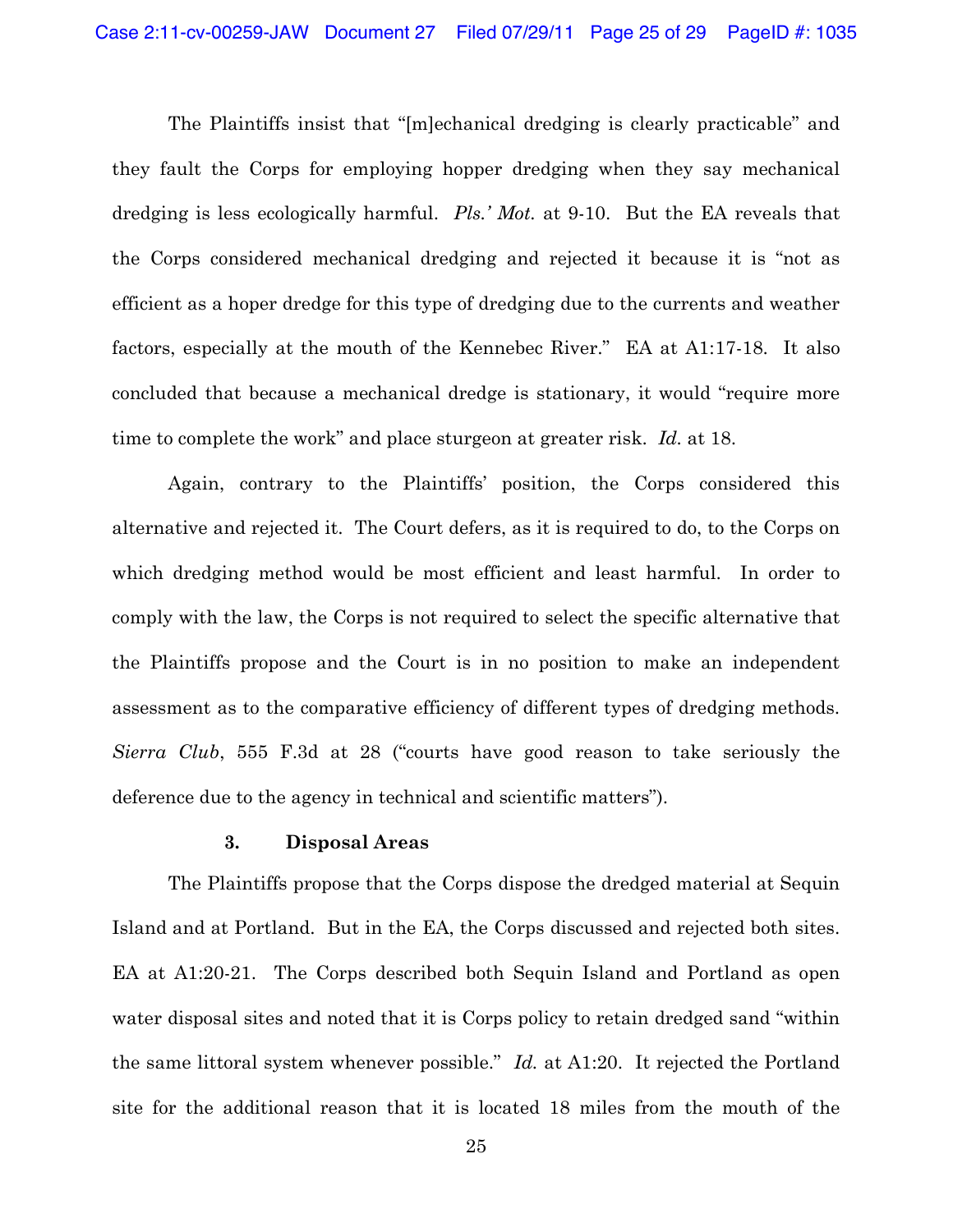Kennebec River and approximately 29 miles from Doubling Point, thereby presenting issues of delay and expense. *Id.* at A1:20-21. On this point, apart from registering their displeasure, the Plaintiffs have provided precious little reason for the Court to conclude that the Corps erred.

#### **4. The CWA**

The Plaintiffs assert that the Corps violated the CWA by failing to consider the "no action" alternative at Popham Beach. Pls.' Mot. at 12-13. But the Court has resolved that the Corps did consider the "no action" alternative at Popham Beach and rejected it. Similarly, the Plaintiffs again raise the disposal issue, which the Court has determined in favor of the Corps. *Id.* at 13. Accordingly, the Court concludes that the Plaintiffs have not demonstrated a likelihood of success on their CWA claim.

### **5. Summary**

Having concluded that the Plaintiffs have not demonstrated a likelihood of success in either their NEPA or CWA claims against the Corps, the Court has resolved the first and most important injunction criterion against the Plaintiffs. The Court could stop here. However for the sake of completeness, the Court will discuss the remaining three injunction criteria.

### **C. Irreparable Injury**

The Plaintiffs argue that the Corps has caused two types of irreparable harm: procedural and substantive. *Pls.' Mot.* at 13. They say "[t]he Corps' violation of NEPA is procedural; its failure to select the "less environmentally damaging practicable alternative under the CWA § 404(b)(1) Guidelines is both procedural

26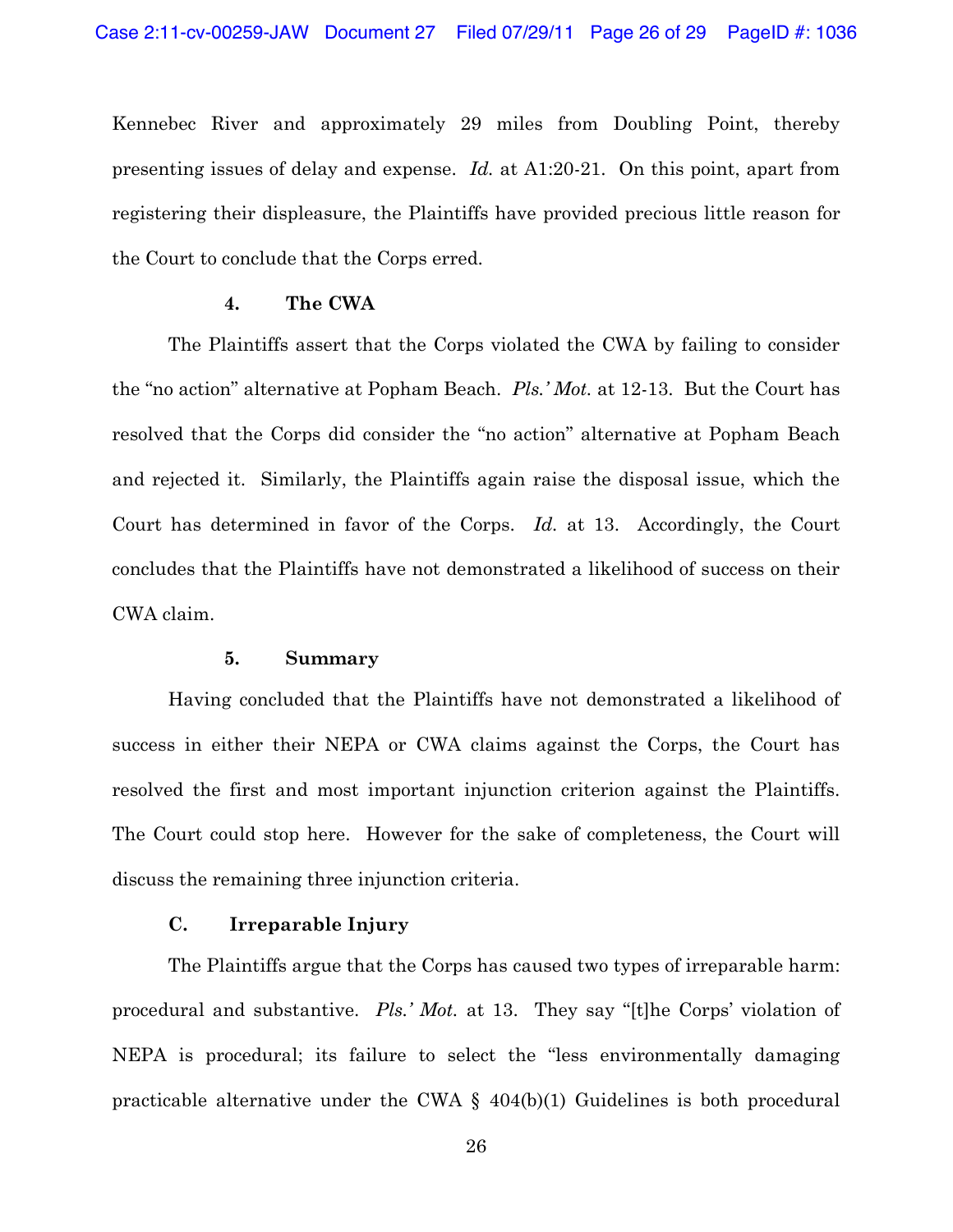and substantive." Id. For the procedural harm to attach, the Court must conclude that the Corps committed a procedural violation and here, the Court has concluded it has not. Furthermore, even if the Court assumed that the Plaintiffs were successful on demonstrating a procedural miscue by the Corps, the First Circuit has stressed that "[t]he harm at stake in a NEPA violation is a harm to the *environment*, not merely to a legalistic 'procedure,' nor, for that matter, merely to psychological well-being . . . ." Sierra Club, 872 F.2d at 504. The Court is not convinced that the type of procedural error in this case amounts to "inadequate foresight and deliberation" that concerned the First Circuit in Sierra Club. Id.

For the substantive harm to attach, the Plaintiffs bear the burden to establish that the incremental harm that will flow from the enhanced dredging at Doubling Point would be irreparable and the Court has no basis on this Administrative Record to draw any such conclusion. It is true that if the Plaintiffs were correct and the Corps erred in not pursuing a "no action" alternative to dredging at Popham Beach, the lobsters who will perish as a result of the Popham Beach dredging and the Jackknife Ledge disposal would not have died. However, the Plaintiffs have not demonstrated that this harm—the killing of an uncertain number of lobsters—is truly an irreparable harm.

The Court concludes that the Plaintiffs have not demonstrated irreparable injury.

### **D. Balance of the Harms**

The Plaintiffs claim that to fail to enjoin the Corps will reward its "bureaucratic inefficiency and intransigence." Pls.' Mot. at 20. However, the Corps'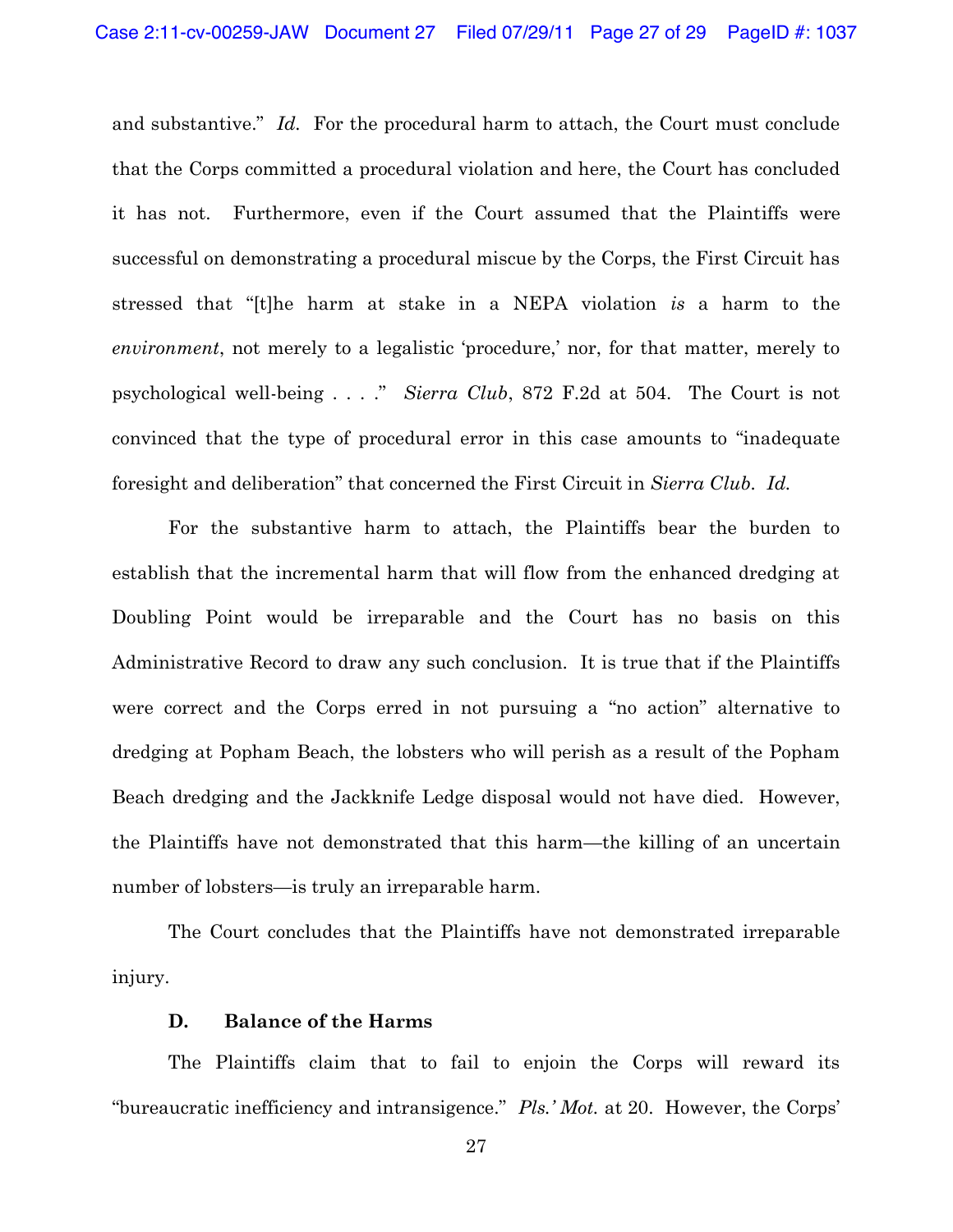points about the risk of error are overwhelming. Although the Plaintiffs assure the Court they are correct and that the U.S.S. Spruance can safely navigate the Kennebec River from Bath past Popham Beach, none of the Plaintiffs is going to be in charge of navigating this enormous, complex and expensive vessel down the Kennebec River, and by contrast, the Corps has responded to the concerns of the United States Navy about whether the Spruance is going to be able to reach the open ocean without mishap. The harm from a grounding of the Spruance in the accumulated shoals at Doubling Point or Popham Beach could be environmentally and economically catastrophic, affecting not only the vessel itself and its personnel, and polluting a stretch of the Maine coastline. Such an avoidable catastrophe could shake the confidence the Navy has reposed in BIW's capacity to launch naval vessels like the Spruance. Especially when the Plaintiffs concede that some dredging must be allowed, when the Court considers the harm caused by the incremental dredging the Plaintiffs seek to prohibit and the cascade of harms from dredging too little, the Court strikes the balance of harms heavily in favor of the Corps.

### **E. The Public Interest**

The public has a direct and significant interest in making certain that any dredging in the Kennebec River is carried out at a time and in a manner that minimizes environmental and economic harm. The public also has a strong interest in national defense and in the continued economic vitality of BIW. Given the stakes, the Court concludes that the public interest, although not entirely with the Corps, remains substantially so. At the same time, it may be that this process alone